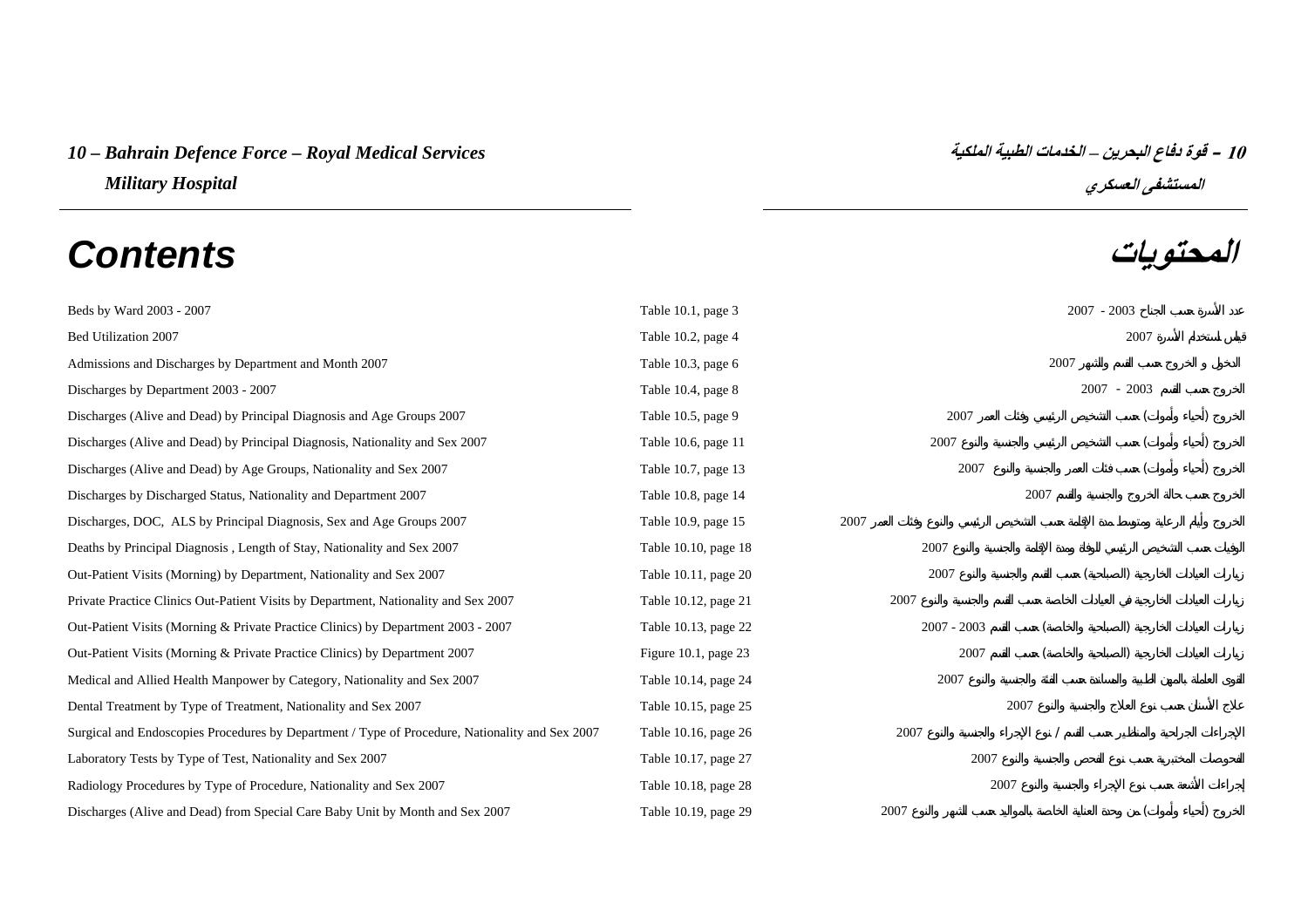**2007 - 2003**

**Beds by Ward 2003 - 2007** 

<span id="page-1-0"></span>

| Ward                                  | 2007 | 2006      | 2005      | 2004           | 2003           |     |
|---------------------------------------|------|-----------|-----------|----------------|----------------|-----|
| <b>Military Hospital</b>              |      |           |           |                |                |     |
| <b>Overnight Beds</b>                 | 234  | 230       | 238       | 238            | 235            | 24) |
| <b>VIP</b>                            | 5    | 7         | 7         | $\overline{7}$ | 7              |     |
| <b>Officers</b>                       | 12   | 12        | 12        | 12             | 12             |     |
| Medical                               | 38   | 38        | 40        | 40             | 40             |     |
| Orthopedics                           | 26   | 20        | 26        | 26             | 24             |     |
| Paediatrics                           | 26   | 26        | 26        | 26             | 26             |     |
| Obstetrics & Gynaecology              | 57   | 57        | 57        | 56             | 57             |     |
| General Surgery / Urology             | 30   | 30        | 30        | 30             | 30             |     |
| Intensive Care Unit (ICU)             | 8    | 8         | 8         | $\overline{7}$ | $\overline{7}$ |     |
| ENT / Ophthalmology / Dental          | 27   | 27        | 27        | 29             | 27             |     |
| Private ward                          | 5    | 5         | 5         | $\overline{5}$ | 5 <sub>5</sub> |     |
| <b>Short Stay Beds</b>                | 32   | 32        | 32        | 32             | 32             |     |
| Day Case Unit                         | 16   | 16        | 16        | 16             | 16             |     |
| <b>Kidney Dialysis</b>                | 16   | 16        | 16        | 16             | 16             |     |
| <b>Total</b>                          | 266  | 262       | 270       | 270            | 267            |     |
| Shaikh Mohammed Bin Salman Al-Khalifa |      |           |           |                |                |     |
| <b>Cardiac Center</b>                 |      |           |           |                |                |     |
| Cardiac Intensive Care Unit           |      | 4         | 4         | 4              | 4              |     |
| Cardiac Care Unit                     | 12   | 12        | 12        | 12             | 12             |     |
| Cardiac Ward                          | 49   | 49        | 49        | 48             | 29             |     |
| Chest Pain Clinic                     | 6    | 6         | 6         | <b>NA</b>      | <b>NA</b>      |     |
| Amiri Suit                            | 2    | <b>NA</b> | <b>NA</b> | <b>NA</b>      | <b>NA</b>      |     |
| Sub-Total                             | 73   | 71        | 71        | 64             | 45             |     |
| <b>Grand Total</b>                    | 339  | 333       | 341       | 334            | 312            |     |
| <b>Other Beds</b>                     |      |           |           |                |                |     |
| Accident & Emergency                  | 16   | 16        | 16        | 12             | 12             |     |
| Recovery Ward                         | 6    | 6         | 6         | 6              | $6 \,$         |     |
| Neonatal / Special Care Baby Unit     | 24   | 24        | 24        | 24             | 26             |     |

*Note: Beds are distributed in this table by Wards.* . :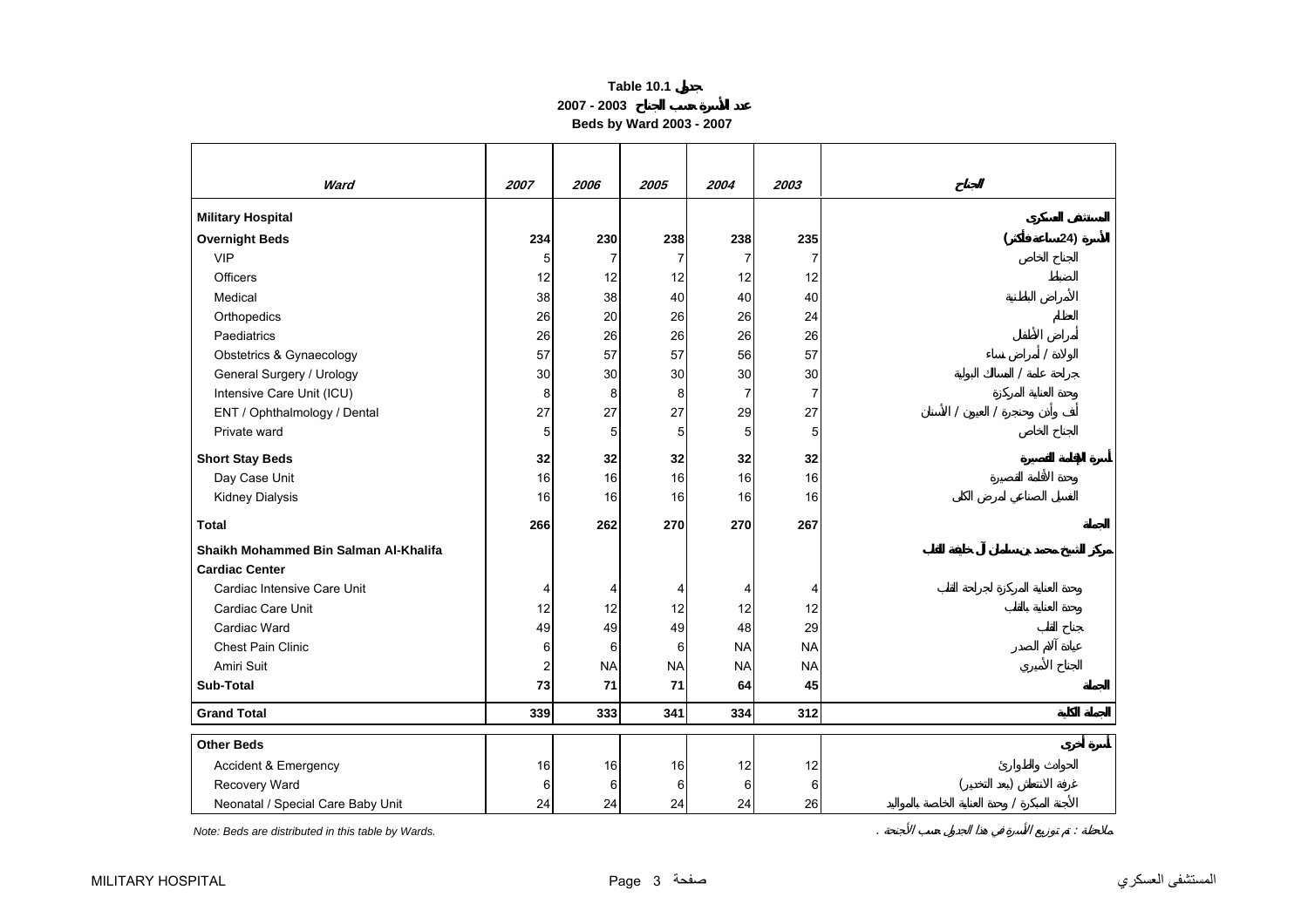| Table 10.2 |  |
|------------|--|

**2007**

**Bed Utilization 2007**

<span id="page-2-0"></span>

| <b>SCBU</b> | <b>Total</b> | Cardiac<br><b>Surgical</b> | Cardiac<br><b>Medical</b> | <b>Dental</b> | Ophthal-<br>mology | E.N.T.          | Paed-<br>iatrics | Obs. &<br>Gyne. | Ortho<br>pedic | Urology | Neuro-<br>logy | <b>Surgery</b> | <b>Medical</b> | <b>Description</b>                                       |
|-------------|--------------|----------------------------|---------------------------|---------------|--------------------|-----------------|------------------|-----------------|----------------|---------|----------------|----------------|----------------|----------------------------------------------------------|
| 557         | 24,616       | 963                        | 4,571                     | 221           | 251                | 1,283           | 2,127            | 6,733           | 1,541          | 1,575   | 400            | 2,052          | 2,899          | Total admissions                                         |
| 543         | 22,289       | 822                        | 4,203                     | 206           | 233                | 1,252           | 2,078            | 6,191           | 1,388          | 1,479   | 332            | 1,762          | 2,343          | Total discharges                                         |
| 24          | 291          | 16                         | 51                        | $\mathbf{2}$  | 3                  | 10 <sup>1</sup> | 27               | 57              | 18             | 16      | 9              | 28             | 54             | $\star$                                                  |
| 8,760       | 106,215      | 5,840                      | 18,615                    | 730           | 1,095              | 3,650           | 9,855            | 20,805          | 6,570          | 5,840   | 3,285          | 10,220         | 19,710         | No. of beds *<br>Bed days available                      |
| 4,290       | 78,461       | 4,507                      | 11,421                    | 514           | 550                | 2,120           | 7,715            | 17,117          | 4,165          | 4,223   | 2,368          | 7,476          | 16,285         |                                                          |
| 39          | 131          |                            |                           |               |                    | 6               | 12               | 64              | 8              | 11      |                | 18             | 12             | Patient-days overnight<br>$\geq$<br>Patient days < 1 day |
| 4,329       | 78,592       | 4,507                      | 11,421                    | 514           | 550                | 2,126           | 7,727            | 17,181          | 4,173          | 4,234   | 2,368          | 7,494          | 16,297         | <b>Total Patient days</b>                                |
| 49.4        | 74.0         | 77.2                       | 61.4                      | 70.4          | 50.2               | 58.2            | 78.4             | 82.6            | 63.5           | 72.5    | 72.1           | 73.3           | 82.7           | Bed occupancy rate                                       |

*Note: Beds were distributed according to the need of each department, therefore* :

 *it is different than the actual beds shown in table 10.1.*

*.10.1*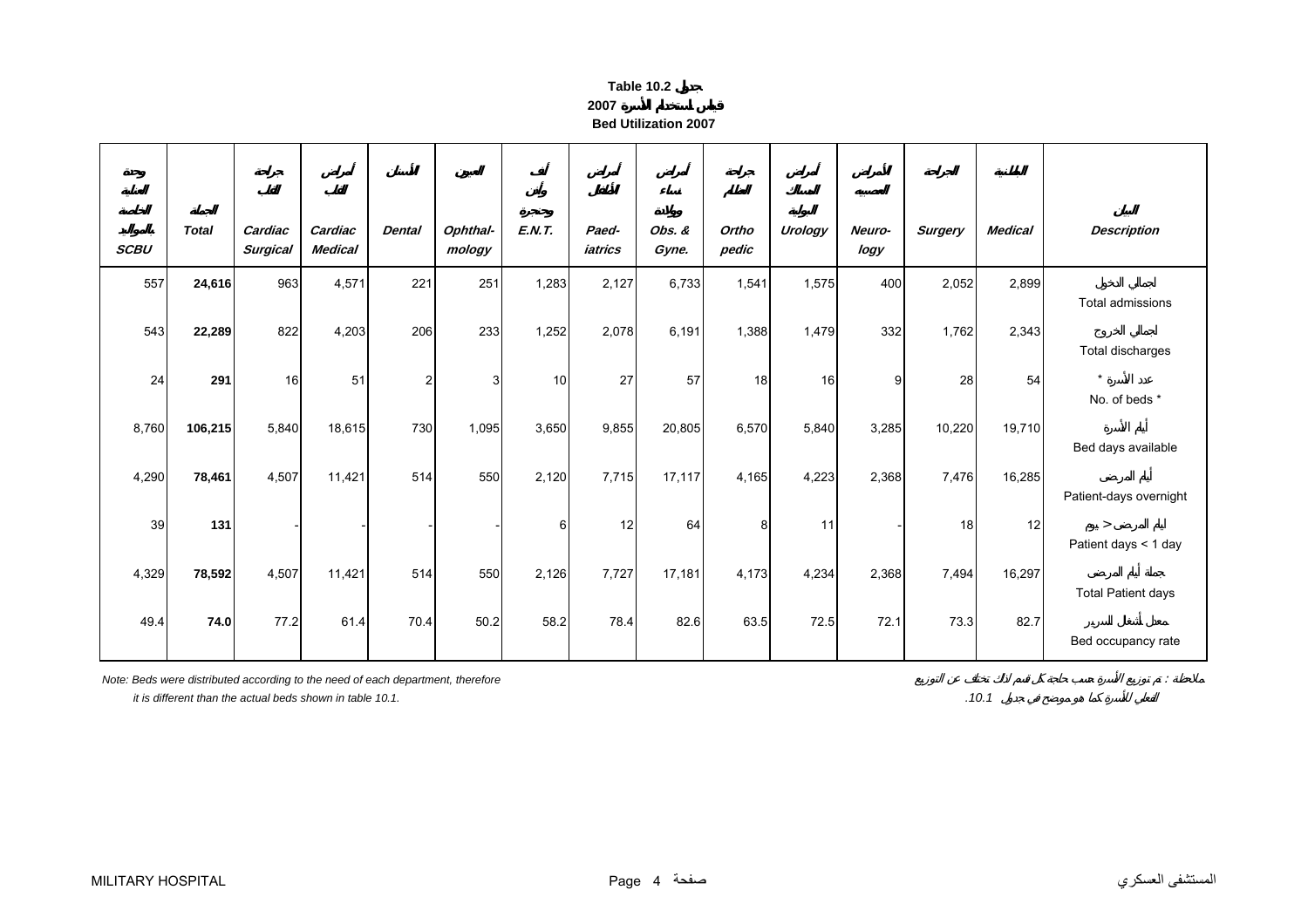### **2007 Bed Utilization 2007(Cont'd) Table 10.2 ( )**

| <b>SCBU</b> | <b>Total</b> | Cardiac<br><b>Surgical</b> | Cardiac<br><b>Medical</b> | <b>Dental</b> | Ophthal-<br>mology | <b>E.N.T.</b> | Paed-<br>iatrics | Obs. &<br>Gyne. | Ortho<br>pedic | Urology | Neuro-<br>logy | Surgery | <b>Medical</b> | <b>Description</b>      |
|-------------|--------------|----------------------------|---------------------------|---------------|--------------------|---------------|------------------|-----------------|----------------|---------|----------------|---------|----------------|-------------------------|
| 22.6        | 76.6         | 51.4                       | 82.4                      | 103.0         | 77.7               | 125.2         | 77.0             | 108.6           | 77.1           | 92.4    | 36.9           | 62.9    | 43.4           |                         |
|             |              |                            |                           |               |                    |               |                  |                 |                |         |                |         |                | Turnover rate           |
| 8.2         | 1.2          | 1.6                        | 1.7                       | 1.0           | 2.3                | 1.2           | 1.0              | 0.6             | 1.7            | 1.1     | 2.8            | 1.5     | 1.5            |                         |
|             |              |                            |                           |               |                    |               |                  |                 |                |         |                |         |                | Turnover interval       |
| 1.5         | 67.4         | 2.6                        | 12.5                      | 0.6           | 0.7                | 3.5           | 5.8              | 18.4            | 4.2            | 4.3     | 1.1            | 5.6     | 7.9            |                         |
|             |              |                            |                           |               |                    |               |                  |                 |                |         |                |         |                | Average daily admission |
| 1.5         | 61.1         | 2.3                        | 11.5                      | 0.6           | 0.6                | 3.4           | 5.7              | 17.0            | 3.8            | 4.1     | 0.9            | 4.8     | 6.4            |                         |
|             |              |                            |                           |               |                    |               |                  |                 |                |         |                |         |                | Average daily discharge |
| 8.0         | 3.5          | 5.5                        | 2.7                       | 2.5           | 2.4                | 1.7           | 3.7              | 2.8             | 3.0            | 2.9     | 7.1            | 4.3     | 7.0            | Average length of stay  |
|             |              |                            |                           |               |                    |               |                  |                 |                |         |                |         |                |                         |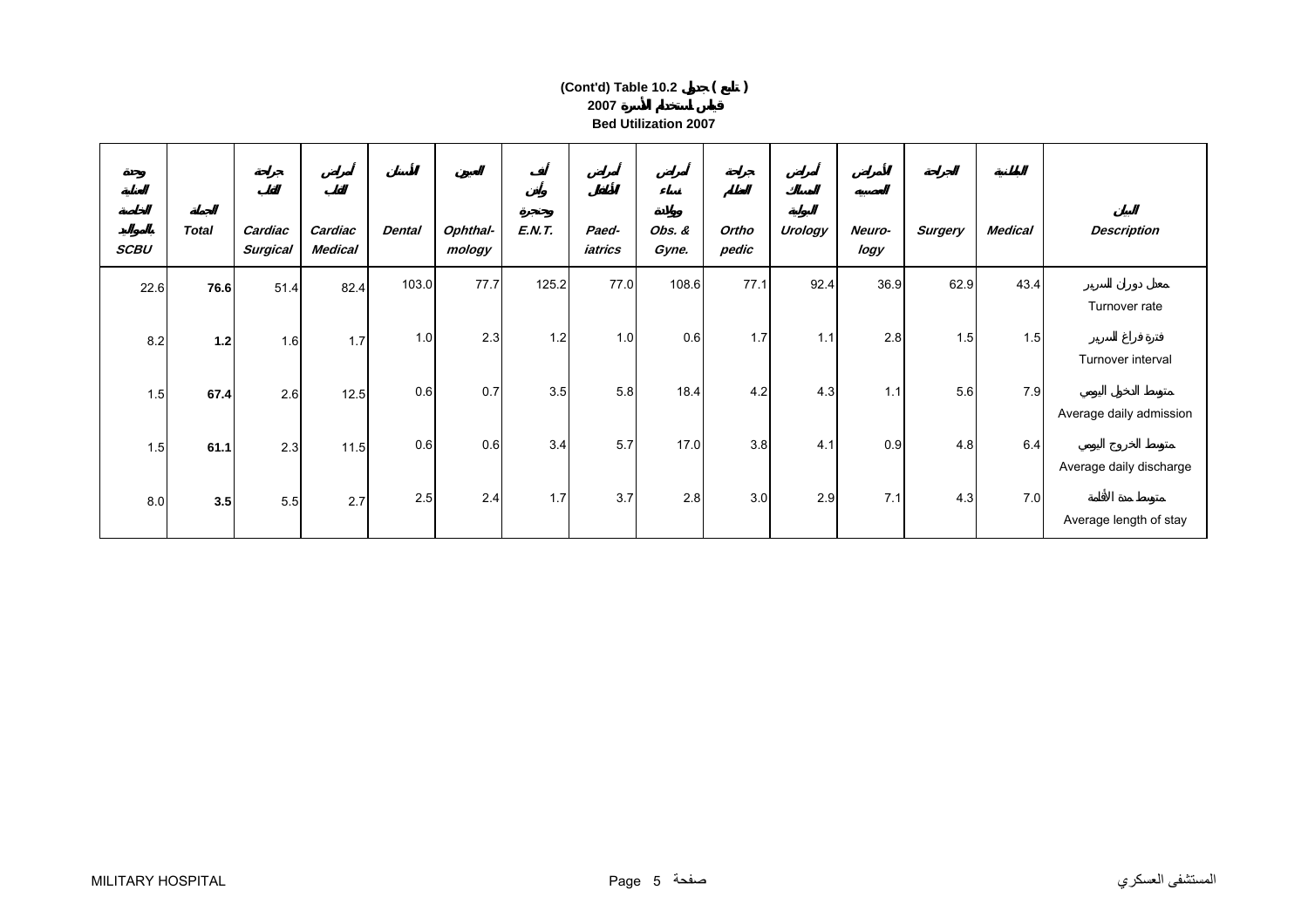**2007**

| Admissions and Discharges by Department and Month 2007 |
|--------------------------------------------------------|
|--------------------------------------------------------|

<span id="page-4-0"></span>

| Depart-<br>ment   |             |              |                     |                           |               |                    |               |                  |                 |                |         |                |                | $\star$              |  |
|-------------------|-------------|--------------|---------------------|---------------------------|---------------|--------------------|---------------|------------------|-----------------|----------------|---------|----------------|----------------|----------------------|--|
| <b>Month</b>      | <b>SCBU</b> | <b>Total</b> | Cardiac<br>Surgical | Cardiac<br><b>Medical</b> | <b>Dental</b> | Ophthal-<br>mology | <b>E.N.T.</b> | Paed-<br>iatrics | Obs. &<br>Gyne. | Ortho<br>pedic | Urology | Neuro-<br>logy | <b>Surgery</b> | Medical <sup>*</sup> |  |
| January           |             |              |                     |                           |               |                    |               |                  |                 |                |         |                |                |                      |  |
| Admission         | 47          | 1,878        | 45                  | 369                       | 15            | 23                 | 67            | 186              | 557             | 104            | 91      | 38             | 133            | 250                  |  |
| <b>Discharges</b> | 43          | 1,696        | 43                  | 331                       | 13            | 19                 | 66            | 193              | 505             | 96             | 84      | 29             | 116            | 201                  |  |
| February          |             |              |                     |                           |               |                    |               |                  |                 |                |         |                |                |                      |  |
| Admission         | 47          | 1,966        | 60                  | 360                       | 23            | 23                 | 83            | 215              | 497             | 140            | 121     | 32             | 148            | 264                  |  |
| Discharges        | 42          | 1,721        | 45                  | 323                       | 22            | 18                 | 79            | 203              | 452             | 117            | 111     | 23             | 120            | 208                  |  |
| March             |             |              |                     |                           |               |                    |               |                  |                 |                |         |                |                |                      |  |
| Admission         | 42          | 2,167        | 86                  | 377                       | 20            | 25                 | 133           | 190              | 593             | 133            | 122     | 38             | 202            | 248                  |  |
| Discharges        | 42          | 1,981        | 77                  | 354                       | 19            | 25                 | 129           | 186              | 550             | 125            | 111     | 31             | 179            | 195                  |  |
| April             |             |              |                     |                           |               |                    |               |                  |                 |                |         |                |                |                      |  |
| Admission         | 36          | 2,065        | 81                  | 400                       | 19            | 23                 | 130           | 156              | 537             | 131            | 120     | 36             | 184            | 248                  |  |
| Discharges        | 39          | 1,855        | 75                  | 364                       | 18            | 22                 | 127           | 145              | 489             | 117            | 107     | 33             | 162            | 196                  |  |
| May               |             |              |                     |                           |               |                    |               |                  |                 |                |         |                |                |                      |  |
| Admission         | 47          | 2,174        | 102                 | 378                       | 21            | 29                 | 147           | 183              | 583             | 133            | 146     | 34             | 177            | 241                  |  |
| <b>Discharges</b> | 47          | 1,981        | 93                  | 349                       | 20            | 25                 | 140           | 191              | 534             | 123            | 134     | 27             | 152            | 193                  |  |
| June              |             |              |                     |                           |               |                    |               |                  |                 |                |         |                |                |                      |  |
| Admission         | 41          | 2,044        | 97                  | 396                       | 20            | 27                 | 145           | 120              | 526             | 150            | 128     | 37             | 185            | 213                  |  |
| Discharges        | 42          | 1,843        | 83                  | 362                       | 19            | 23                 | 141           | 112              | 478             | 140            | 108     | 32             | 166            | 179                  |  |
| July              |             |              |                     |                           |               |                    |               |                  |                 |                |         |                |                |                      |  |
| Admission         | 58          | 2,141        | 100                 | 476                       | 30            | 22                 | 119           | 126              | 536             | 150            | 116     | 27             | 230            | 209                  |  |
| Discharges        | 62          | 1,947        | 66                  | 443                       | 27            | 22                 | 131           | 113              | 522             | 115            | 150     | 25             | 169            | 164                  |  |

*\* Medical: including Dermatology patients.* . : *\**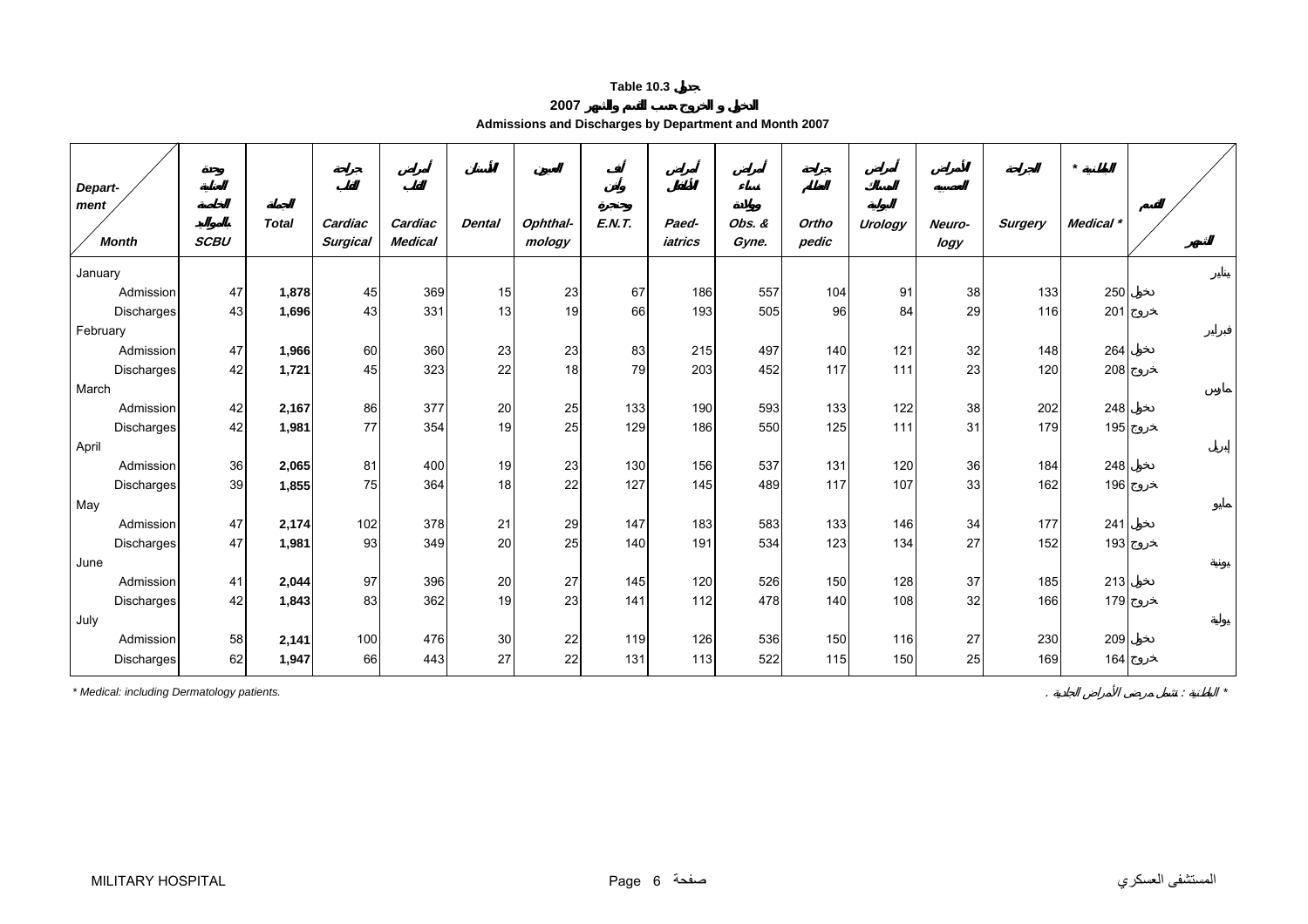### **(Cont'd) Table 10.3 ( )**

**2007**

**Admissions and Discharges by Department and Month 2007** 

| Depart-              |             |              |                            |                           |               |                    |               |                  |                 |                |         |                |                | $\star$   |  |
|----------------------|-------------|--------------|----------------------------|---------------------------|---------------|--------------------|---------------|------------------|-----------------|----------------|---------|----------------|----------------|-----------|--|
| ment<br><b>Month</b> | <b>SCBU</b> | <b>Total</b> | Cardiac<br><b>Surgical</b> | Cardiac<br><b>Medical</b> | <b>Dental</b> | Ophthal-<br>mology | <b>E.N.T.</b> | Paed-<br>iatrics | Obs. &<br>Gyne. | Ortho<br>pedic | Urology | Neuro-<br>logy | <b>Surgery</b> | Medical * |  |
| August               |             |              |                            |                           |               |                    |               |                  |                 |                |         |                |                |           |  |
| Admission            | 59          | 1,961        | 63                         | 355                       | 7             | 26                 | 80            | 143              | 581             | 127            | 157     | 25             | 159            | 238       |  |
| Discharges           | 67          | 1,785        | 57                         | 331                       | 7             | 26                 | 75            | 134              | 527             | 123            | 144     | 20             | 144            | 197       |  |
| September            |             |              |                            |                           |               |                    |               |                  |                 |                |         |                |                |           |  |
| Admission            | 46          | 2,006        | 89                         | 333                       | 17            | 7                  | 103           | 151              | 612             | 112            | 150     | 15             | 163            | 254       |  |
| Discharges           | 47          | 1,844        | 89                         | 311                       | 14            | 7                  | 96            | 163              | 565             | 101            | 143     | 10             | 137            | 208       |  |
| October              |             |              |                            |                           |               |                    |               |                  |                 |                |         |                |                |           |  |
| Admission            | 48          | 2,047        | 74                         | 392                       | 16            | 11                 | 77            | 198              | 567             | 115            | 148     | 34             | 161            | 254       |  |
| Discharges           | 44          | 1,837        | 52                         | 355                       | 14            | 12                 | 74            | 202              | 519             | 103            | 130     | 30             | 135            | 211       |  |
| November             |             |              |                            |                           |               |                    |               |                  |                 |                |         |                |                |           |  |
| Admission            | 47          | 2,165        | 98                         | 383                       | 29            | 26                 | 106           | 196              | 599             | 136            | 156     | 43             | 155            | 238       |  |
| Discharges           | 35          | 1,954        | 81                         | 361                       | 14            | 26                 | 105           | 179              | 544             | 128            | 147     | 39             | 143            | 187       |  |
| December             |             |              |                            |                           |               |                    |               |                  |                 |                |         |                |                |           |  |
| Admission            | 39          | 2,002        | 68                         | 352                       | 4             | 9                  | 93            | 263              | 545             | 110            | 120     | 41             | 155            | 242       |  |
| <b>Discharges</b>    | 33          | 1,845        | 61                         | 319                       | 19            | 8                  | 89            | 257              | 506             | 100            | 110     | 33             | 139            | 204       |  |
| <b>Total</b>         |             |              |                            |                           |               |                    |               |                  |                 |                |         |                |                |           |  |
| Admission            | 557         | 24,616       | 963                        | 4,571                     | 221           | 251                | 1,283         | 2,127            | 6,733           | 1,541          | 1,575   | 400            | 2,052          | 2,899     |  |
| <b>Discharges</b>    | 543         | 22,289       | 822                        | 4,203                     | 206           | 233                | 1,252         | 2,078            | 6,191           | 1,388          | 1,479   | 332            | 1,762          | 2,343     |  |

*\* Medical: including Dermatology patients.* . : *\**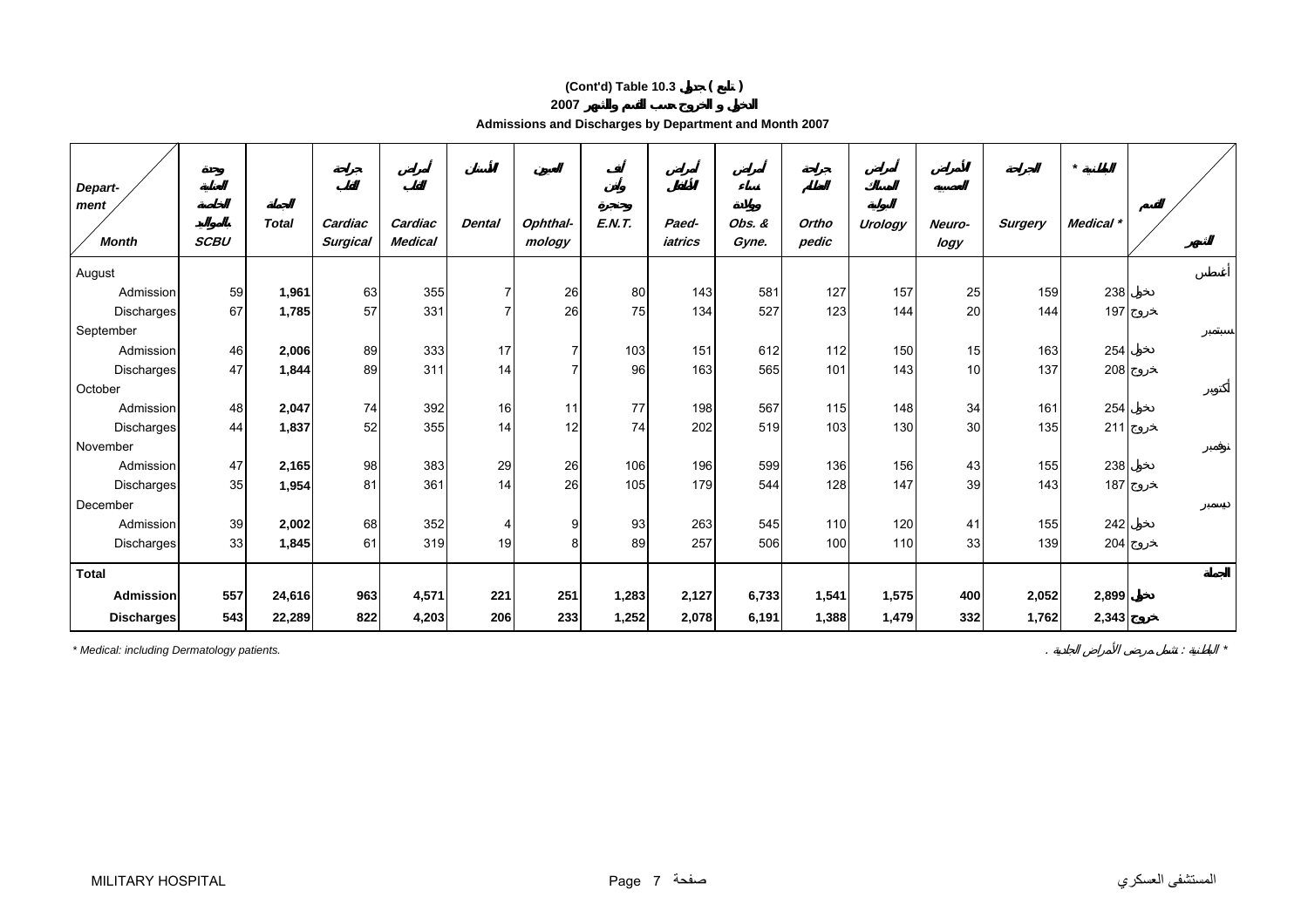<span id="page-6-0"></span>

|                        | 2007  |        | 2006  |        | 2005  |        | 2004  |        | 2003  |        |
|------------------------|-------|--------|-------|--------|-------|--------|-------|--------|-------|--------|
| <b>Department</b>      | %     | No.    | %     | No.    | %     | No.    | %     | No.    | %     | No.    |
|                        |       |        |       |        |       |        |       |        |       |        |
| Medical                | 10.3  | 2,343  | 9.1   | 1,971  | 9.3   | 2,236  | 8.4   | 1,883  | 9.5   | 2,121  |
| Surgery *              | 7.7   | 1,762  | 7.1   | 1,532  | 9.1   | 2,197  | 10.7  | 2,397  | 9.5   | 2,130  |
| Neurology *            | 1.5   | 332    | 2.5   | 538    | 0.7   | 161    | 0.8   | 170    | 1.0   | 233    |
| Paediatrics            | 9.1   | 2,078  | 10.7  | 2,305  | 8.7   | 2,096  | 7.8   | 1,748  | 8.6   | 1,939  |
| Obstetrics\Gynecology  | 27.1  | 6,191  | 27.4  | 5,893  | 25.7  | 6,179  | 24.5  | 5,482  | 26.2  | 5,869  |
| E.N.T                  | 5.5   | 1,252  | 5.6   | 1,205  | 4.6   | 1,094  | 3.8   | 846    | 4.5   | 1,010  |
| Urology                | 6.5   | 1,479  | 6.7   | 1,452  | 6.1   | 1,462  | 6.9   | 1,543  | 6.6   | 1,484  |
| Orthopedics            | 6.1   | 1,388  | 6.6   | 1,418  | 9.1   | 2,198  | 9.8   | 2,187  | 10.3  | 2,305  |
| Dental                 | 0.9   | 206    | 0.7   | 156    | 1.0   | 237    | 1.0   | 213    | 0.7   | 161    |
| Ophthalmology          | 1.0   | 233    | 1.1   | 234    | 1.5   | 349    | 3.0   | 682    | 2.3   | 522    |
| Sub-Total              | 75.6  | 17,264 | 77.5  | 16,704 | 75.7  | 18,209 | 76.5  | 17,151 | 79.2  | 17,774 |
| <b>Cardiac Center</b>  |       |        |       |        |       |        |       |        |       |        |
| Cardiac Medical        | 18.4  | 4,203  | 18.8  | 4,052  | 19.9  | 4,780  | 18.6  | 4,165  | 15.7  | 3,517  |
| Cardiac Surgical       | 3.6   | 822    | 1.4   | 293    | 2.5   | 607    | 2.8   | 637    | 2.8   | 617    |
| Sub-Total              | 22.0  | 5,025  | 20.2  | 4,345  | 22.4  | 5,387  | 21.4  | 4,802  | 18.4  | 4,134  |
| <b>Total</b>           | 97.6  | 22,289 | 97.7  | 21,049 | 98.1  | 23,596 | 98.0  | 21,953 | 97.7  | 21,908 |
| Special Care Baby Unit | 2.4   | 543    | 2.3   | 496    | 1.9   | 446    | 2.0   | 459    | 2.3   | 526    |
| <b>Grand Total</b>     | 100.0 | 22,832 | 100.0 | 21,545 | 100.0 | 24,042 | 100.0 | 22,412 | 100.0 | 22,434 |
| Day Case Unit          |       | 4,880  |       | 4,770  |       | 4,274  |       | 3,239  |       | 4,258  |

### **Table 10.4 2007 - 2003 Discharges by Department 2003 - 2007**

*\* Neurology: patients data were separated from Surgery Department.* . : *\**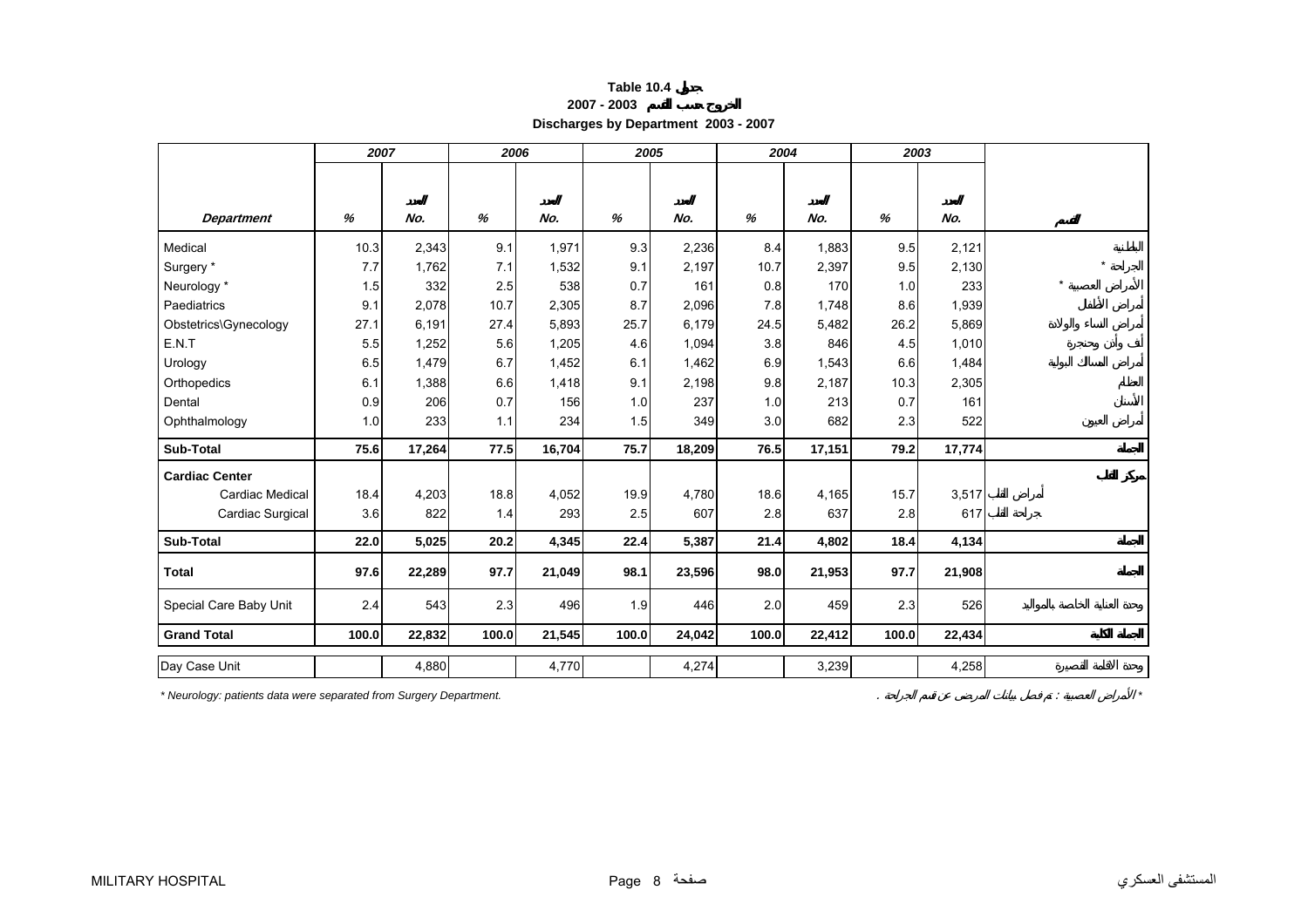**2007 ( ) Discharges (Alive and Dead) by Principal Diagnosis and Age Groups 2007** 

<span id="page-7-0"></span>

| <b>Total</b> | $70+$                 | 60-69                | 50-59     | $40 - 49$             | $30 - 39$ | $20 - 29$ | $10 - 19$            | $1 - 9$             | $<$ 1 yr |                            | <b>Principal Diagnosis</b>                                                              | ICD-10 Code |
|--------------|-----------------------|----------------------|-----------|-----------------------|-----------|-----------|----------------------|---------------------|----------|----------------------------|-----------------------------------------------------------------------------------------|-------------|
| 673          | 148                   | 77                   | 52        | 47                    | 38        | 50        | 33                   | 184                 |          | 44 Alive                   |                                                                                         | A00-B99     |
| 27           | 13                    |                      |           | 5                     |           |           |                      |                     |          | 1 Dead                     | Infectious & parasitic diseases                                                         |             |
| 908<br>9     | 101<br>$\overline{c}$ | 95<br>$\overline{2}$ | 140       | 177                   | 147       | 113       | 60                   | 70                  |          | 5 Alive<br>- <b>Dead</b>   | Neoplasms                                                                               | C00-D48     |
|              |                       |                      |           |                       |           |           |                      |                     |          |                            |                                                                                         |             |
| 427          | 40                    | 28                   | 18        | 23                    | 18        | 54        | 78                   | 158                 |          | 10 Alive<br>- Dead         |                                                                                         | D50-D89     |
|              |                       |                      |           |                       |           |           |                      |                     |          |                            | Diseases of the blood & blood-forming organs<br>and disorder involving immune mechanism |             |
| 416          | 76                    | 53                   | 79        | 56                    | 41        | 57        | 36                   | 10                  |          | 8 Alive<br>1 Dead          | Endocrine, Nutritional & Metabolic Diseases                                             | E00-E90     |
| 36           | 6                     |                      |           |                       |           | 13        |                      |                     |          | - Alive<br>- Dead          | Mental & behavioural disorder                                                           | F00-F99     |
| 266          | 26                    | 28<br>1              | 33        | 27                    | 32        | 19        | 33<br>$\overline{2}$ | 58                  |          | 10 Alive<br>1 Dead         | Diseases of the nervous system                                                          | G00-G99     |
| 174          | 43                    | 49                   | 25        | 10                    | 6         | 12        |                      | 20                  |          | - Alive<br>- Dead          | Diseases of the Eye and Adnexa                                                          | H00-H59     |
| 161          |                       | 3                    | 12        | 23                    | 19        | g         | 21                   | 69                  |          | 1 Alive<br>- Dead          | Diseases of the Ear and Mustoid process                                                 | H60-H95     |
| 1,448<br>155 | 307<br>77             | 333<br>21            | 348<br>24 | 250<br>$\overline{7}$ | 117<br>6  | 70        | 13<br>$\overline{2}$ | 2<br>$\overline{7}$ |          | 8 Alive<br>7 Dead          | Diseases of the circulatory system                                                      | $100 - 199$ |
| 1,748<br>16  | 105<br>4              | 61<br>$\overline{2}$ | 63        | 95                    | 143       | 150       | 158                  | 860<br>5            |          | 113 Alive<br>2 Dead        | Diseases of the respiratory system                                                      | J00-J99     |
| 1,188        | 89                    | 68                   | 169       | 194                   | 219       | 269       | 93                   | 65                  |          | 22 Alive<br>-Dead          | Diseases of the digestive system                                                        | K00-K93     |
| 197          | 5                     | 17                   | 24        | 34                    | 26        | 40        | 27                   | 20                  |          | 4 Alive<br>- <b>I</b> Dead | Diseases of the skin & subcutaneous tissue                                              | L00-L99     |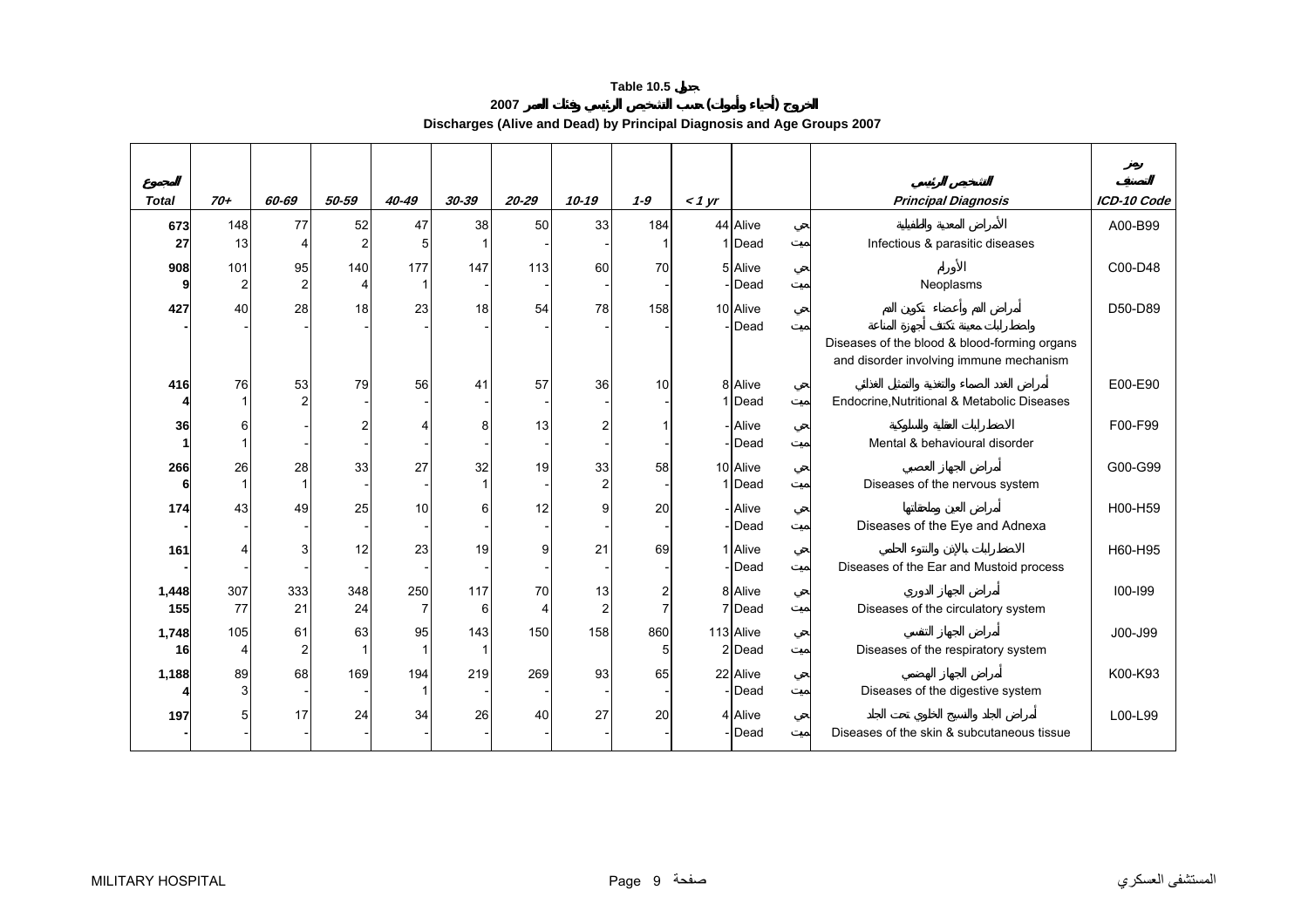### **(Cont'd) Table 10.5 ( )**

**2007 ( )** 

**Discharges (Alive and Dead) by Principal Diagnosis and Age Groups 2007** 

| <b>Total</b> | $70+$         | 60-69          | 50-59 | 40-49    | 30-39 | $20 - 29$ | 10-19   | $1 - 9$                | $<$ 1 yr |                            | <b>Principal Diagnosis</b>                                                                 | ICD-10 Code |
|--------------|---------------|----------------|-------|----------|-------|-----------|---------|------------------------|----------|----------------------------|--------------------------------------------------------------------------------------------|-------------|
| 797          | 41            | 61             | 122   | 139      | 154   | 167       | 58      | 49                     |          | 6 Alive<br>-Dead           | Diseases of the musculoskeletal system and<br>connective tissue                            | M00-M99     |
| 1,383        | 184<br>$6 \,$ | 121            | 213   | 281      | 271   | 196       | 49      | 51                     |          | 17 Alive<br>- Dead         | Diseases of genitourinary system                                                           | N00-N99     |
| 5,009        |               | $\overline{2}$ | 11    | 455      | 1,968 | 2,468     | 102     | <b>NA</b><br><b>NA</b> |          | <b>NA Alive</b><br>NA Dead | Pregnancy, childbirth & the peurperium                                                     | O00-O99     |
| 515<br>31    |               |                |       |          |       |           |         |                        |          | 515 Alive<br>31 Dead       | Certain conditions originating in perinatal period                                         | P00-P96     |
| 101<br>5     | 31            | 4              | 12    | 10       |       | Բ         |         | 38                     |          | 12 Alive<br>4 Dead         | Congenital Malformations, Deformations and<br><b>Chromosomal Abnormalities</b>             | Q00-Q99     |
| 4,413<br>23  | 633<br>8      | 692            | 998   | 939      | 525   | 248       | 95<br>3 | 237<br>$\overline{2}$  |          | 46 Alive<br>1 Dead         | Symptoms, Signs and Abnormal Clinical and<br>Laboratory Findings, not elsewhere classified | R00-R99     |
| 968          | 54            | 45             | 57    | 94       | 179   | 257       | 119     | 137                    |          | 26 Alive<br>-Dead          | Injury, Poisoning and Certain other<br>Consequences of external causes                     | S00-T98     |
| 849<br>14    | 105           | 139            | 219   | 113<br>3 | 36    | 17<br>3   | 18<br>2 | 185<br>4               |          | 17 Alive<br>-Dead          | External causes of Morbidity and Mortality                                                 | V00-Y98     |
| 849          | 38            | 44             | 49    | 76       | 147   | 228       | 25      | 29                     |          | 213 Alive<br>- Dead        |                                                                                            | Z00-Z99     |
|              |               |                |       |          |       |           |         |                        |          |                            | Factors influencing health status and<br>contact with health services                      |             |
| 22,526       | 2,011         | 1,920          | 2,646 | 3,047    | 4,101 | 4,443     | 1,038   | 2,243                  |          | 1,077 Alive                |                                                                                            |             |
| 306          | 116           | 36             | 34    | 19       | 15    |           |         | 21                     |          | 48 Dead                    | <b>Total</b>                                                                               |             |
| 22,832       | 2,127         | 1,956          | 2,680 | 3,066    | 4,116 | 4,451     | 1,047   | 2,264                  |          | 1,125 Total                |                                                                                            |             |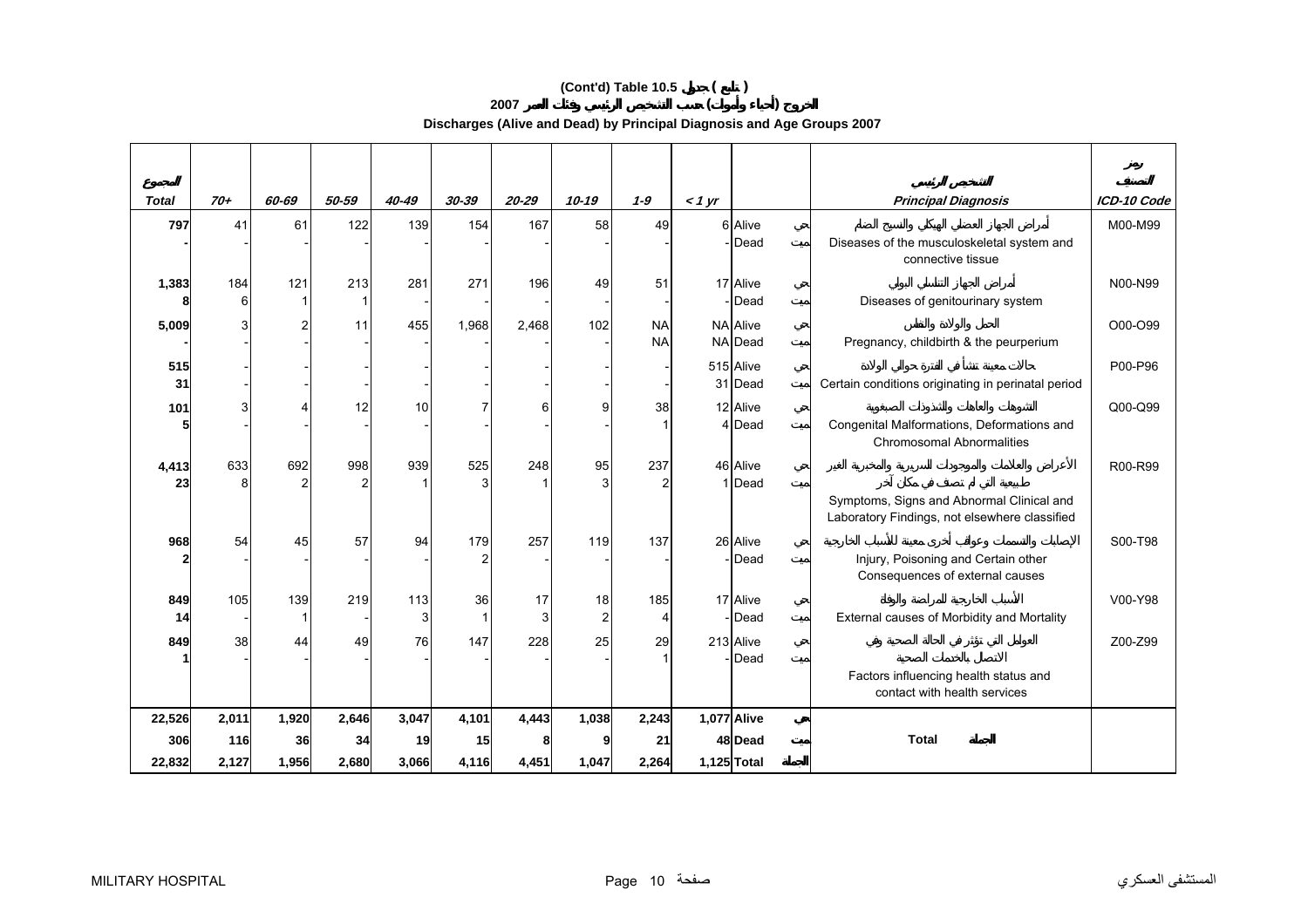### **2007 ( )**

**Discharges (Alive and Dead) by Diagnosis, Nationality and Sex 2007** 

<span id="page-9-0"></span>

|              | <b>Total</b> |       |                 |       | Non-Bahraini   |       |                |       | <b>Bahraini</b> |       |                |       |                                                                                         |          |
|--------------|--------------|-------|-----------------|-------|----------------|-------|----------------|-------|-----------------|-------|----------------|-------|-----------------------------------------------------------------------------------------|----------|
|              | Female       |       | <b>Male</b>     |       | Female         |       | <b>Male</b>    |       | Female          |       | <b>Male</b>    |       |                                                                                         |          |
| Grand        |              |       |                 |       |                |       |                |       |                 |       |                |       |                                                                                         | $ICD-10$ |
| <b>Total</b> | <b>Dead</b>  | Alive | <b>Dead</b>     | Alive | <b>Dead</b>    | Alive | <b>Dead</b>    | Alive | <b>Dead</b>     | Alive | <b>Dead</b>    | Alive | <b>Principal Diagnosis</b>                                                              | Code     |
| 700          | 12           | 303   | 15              | 370   | $\overline{2}$ | 75    | $\overline{2}$ | 66    | 10              | 228   | 13             | 304   | Infectious & parasitic diseases                                                         | A00-B99  |
| 917          |              | 388   | 6               | 520   |                | 106   |                | 144   | 3               | 282   | 5              | 376   | Neoplasms                                                                               | C00-D48  |
| 427          |              | 216   |                 | 211   |                | 76    |                | 38    |                 | 140   |                | 173   |                                                                                         | D50-D89  |
|              |              |       |                 |       |                |       |                |       |                 |       |                |       | Diseases of the blood & blood-forming organs<br>and disorder involving immune mechanism |          |
| 420          |              | 234   |                 | 182   |                | 32    |                | 32    | 2               | 202   | $\overline{2}$ | 150   | Endocrine, Nutritional & Metabolic Diseases                                             | E00-E90  |
| 37           |              | 26    |                 | 10    |                | 15    |                | 2     |                 | 11    |                | 8     | Mental & behavioural disorder                                                           | F00-F99  |
| 272          |              | 128   |                 | 138   |                | 23    |                | 22    | 2               | 105   | 3              | 116   | Diseases of the nervous system                                                          | G00-G99  |
| 174          |              | 83    |                 | 91    |                | 13    |                | 17    |                 | 70    |                | 74    | Diseases of the Eye and Adnexa                                                          | H00-H59  |
| 161          |              | 86    |                 | 75    |                | 26    |                | 24    |                 | 60    |                | 51    |                                                                                         | H60-H95  |
| 1,603        | 57           | 497   | 98              | 951   | 6              | 66    | 22             | 222   | 51              | 431   | 76             | 729   | Diseases of the Ear and Mustoid process<br>Diseases of the circulatory system           | 100-199  |
| 1,764        | 6            | 780   | 10 <sup>1</sup> | 968   | $\overline{2}$ | 192   | 3              | 219   | 4               | 588   | $\overline{7}$ | 749   | Diseases of the respiratory system                                                      | J00-J99  |
| 1,192        |              | 535   |                 | 653   |                | 123   |                | 203   |                 | 412   | Δ              | 450   | Diseases of the digestive system                                                        | K00-K93  |
| 197          |              | 74    |                 | 123   |                | 16    |                | 45    |                 | 58    |                | 78    | Diseases of the skin & subcutaneous tissue                                              | L00-L99  |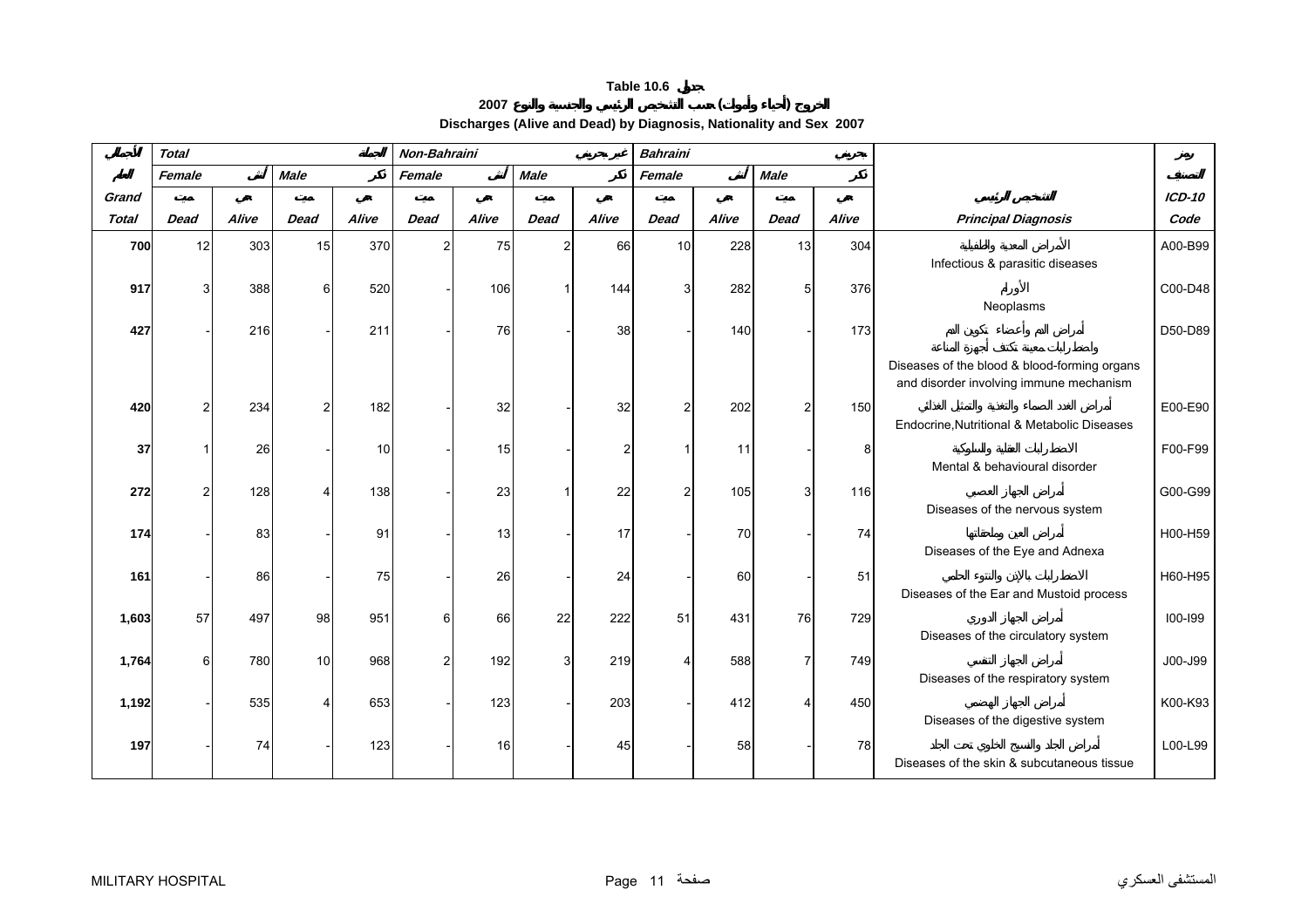### **(Cont'd) Table 10.6 ( ) 2007 ( )**

**Discharges (Alive and Dead) by Diagnosis, Nationality and Sex 2007** 

|              | <b>Total</b> |        |             |       | Non-Bahraini |       |                |       | <b>Bahraini</b> |       |             |       |                                                                                |          |
|--------------|--------------|--------|-------------|-------|--------------|-------|----------------|-------|-----------------|-------|-------------|-------|--------------------------------------------------------------------------------|----------|
|              | Female       |        | <b>Male</b> |       | Female       |       | <b>Male</b>    |       | Female          |       | <b>Male</b> |       |                                                                                |          |
| Grand        |              |        |             |       |              |       |                |       |                 |       |             |       |                                                                                | $ICD-10$ |
| <b>Total</b> | <b>Dead</b>  | Alive  | <b>Dead</b> | Alive | <b>Dead</b>  | Alive | <b>Dead</b>    | Alive | <b>Dead</b>     | Alive | <b>Dead</b> | Alive | <b>Principal Diagnosis</b>                                                     | Code     |
| 797          |              | 296    |             | 501   |              | 63    |                | 147   |                 | 233   |             | 354   |                                                                                | M00-M99  |
|              |              |        |             |       |              |       |                |       |                 |       |             |       | Diseases of the musculoskeletal system and<br>connective tissue                |          |
| 1,391        | ิ ค          | 720    |             | 663   |              | 155   |                | 210   | 6               | 565   | 2           | 453   |                                                                                | N00-N99  |
|              |              |        |             |       |              |       |                |       |                 |       |             |       | Diseases of genitourinary system                                               |          |
| 5,009        |              | 5,009  |             |       |              | 2,335 |                |       |                 | 2,674 |             |       | Pregnancy, childbirth & the peurperium                                         | O00-O99  |
| 546          | 19           | 238    | 12          | 277   | 12           | 90    | 2              | 130   |                 | 148   | 10          | 147   |                                                                                | P00-P96  |
|              |              |        |             |       |              |       |                |       |                 |       |             |       | Certain conditions originating in perinatal period                             |          |
| 106          |              | 41     |             | 60    |              | a     | $\overline{2}$ | 19    | 2               | 32    |             | 41    |                                                                                | Q00-Q99  |
|              |              |        |             |       |              |       |                |       |                 |       |             |       | Congenital Malformations, Deformations and<br><b>Chromosomal Abnormalities</b> |          |
| 4,436        | 10           | 1,909  | 13          | 2,504 | 3            | 357   | 3              | 682   |                 | 1,552 | 10          | 1,822 |                                                                                | R00-R99  |
|              |              |        |             |       |              |       |                |       |                 |       |             |       | Symptoms, Signs and Abnormal Clinical and                                      |          |
|              |              |        |             |       |              |       |                |       |                 |       |             |       | Laboratory Findings, not elsewhere classified                                  |          |
| 970          |              | 242    |             | 726   |              | 69    |                | 278   |                 | 173   |             | 448   | Injury, Poisoning and Certain other                                            | S00-T98  |
|              |              |        |             |       |              |       |                |       |                 |       |             |       | Consequences of external causes                                                |          |
| 863          |              | 328    | 10          | 521   |              | 41    |                | 126   | 3               | 287   | 9           | 395   |                                                                                | V01-Y98  |
|              |              |        |             |       |              |       |                |       |                 |       |             |       | External causes of Morbidity and Mortality                                     |          |
| 850          |              | 571    |             | 278   |              | 204   |                | 82    |                 | 367   |             | 196   |                                                                                | Z00-Z99  |
|              |              |        |             |       |              |       |                |       |                 |       |             |       | Factors influencing health status and<br>contact with health services          |          |
| 22,832       | 124          | 12,704 | 182         | 9,822 | <b>26</b>    | 4,086 | 38             | 2,708 | 98              | 8,618 | 144         | 7,114 | <b>Total</b>                                                                   |          |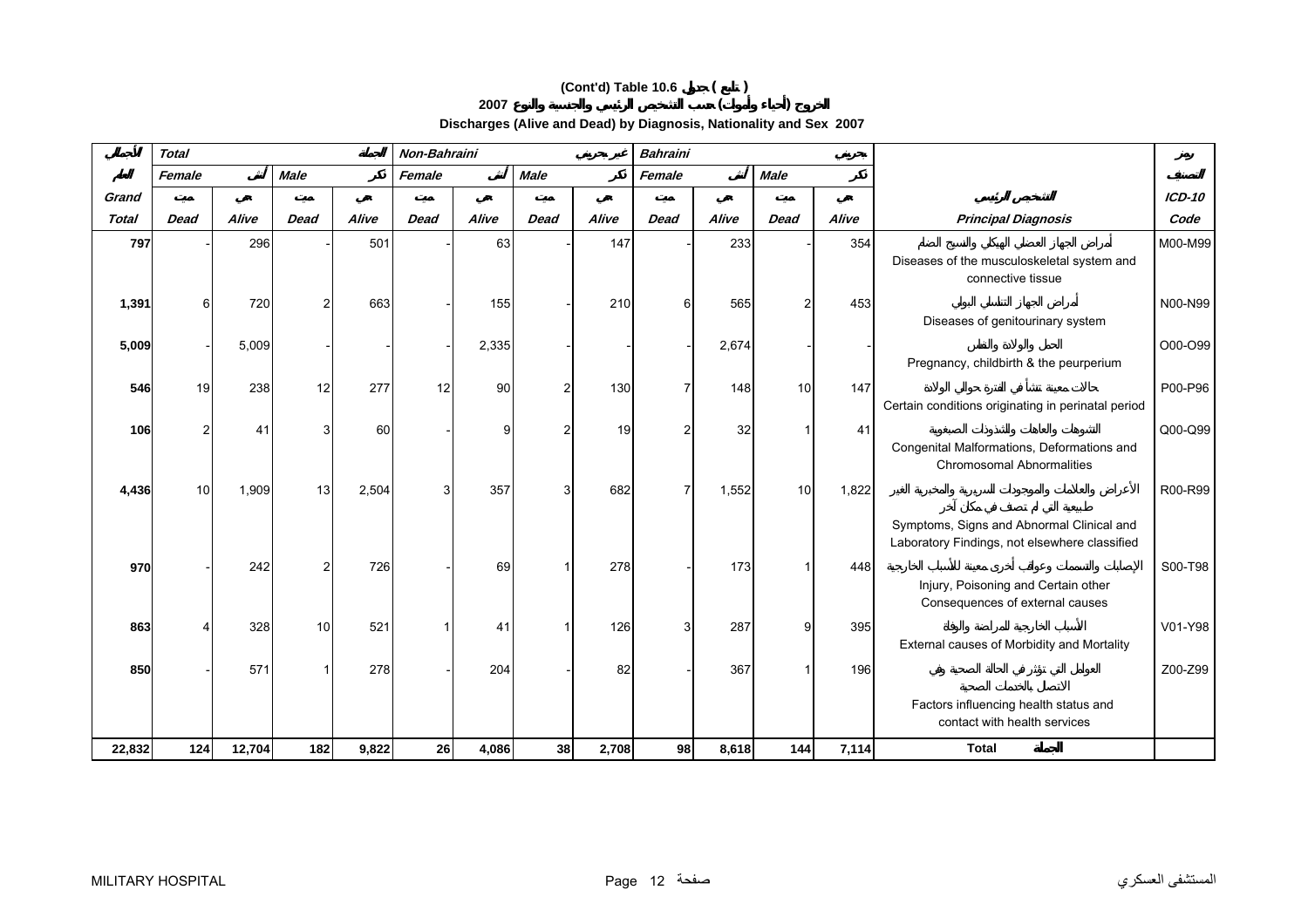### **2007 ( ) Discharges (Alive and Dead) by Age Groups, Nationality and Sex 2007**

<span id="page-11-0"></span>

| <b>Total</b> |                |                 | <b>Bahraini</b><br>Non-Bahraini |                |                |              |                         |                    |           |                               |
|--------------|----------------|-----------------|---------------------------------|----------------|----------------|--------------|-------------------------|--------------------|-----------|-------------------------------|
|              |                |                 |                                 |                |                |              |                         |                    |           | $\overline{)}$                |
| <b>Total</b> | Female         | <b>Male</b>     | <b>Total</b>                    | Female         | <b>Male</b>    | <b>Total</b> | Female                  | <b>Male</b>        |           | $\left($<br>Age Group (Years) |
| 1,077        | 509            | 568             | 389                             | 165            | 224            | 688          | 344                     |                    | 344 Alive |                               |
| 48           | 24             | 24              | 23                              | 14             | 9              | 25           | 10                      |                    | 15 Dead   | <1 year                       |
| 1,125        | 533            | 592             | 412                             | 179            | 233            | 713          | 354                     |                    | 359 Total |                               |
| 2,243        | 1,009          | 1,234           | 609                             | 299            | 310            | 1,634        | 710                     |                    | 924 Alive |                               |
| 21           | 9              | 12              | 9                               | 4              | 5              | 12           | 5                       |                    | 7 Dead    | $1 - 9$                       |
| 2,264        | 1,018          | 1,246           | 618                             | 303            | 315            | 1,646        | 715                     |                    | 931 Total |                               |
| 1,038        | 484            | 554             | 247                             | 133            | 114            | 791          | 351                     |                    | 440 Alive |                               |
| 9            | $\overline{2}$ | $\overline{7}$  |                                 |                |                | 9            | $\overline{\mathbf{c}}$ |                    | 7 Dead    | $10 - 19$                     |
| 1,047        | 486            | 561             | 247                             | 133            | 114            | 800          | 353                     |                    | 447 Total |                               |
| 4,443        | 3,390          | 1,053           | 1,752                           | 1,449          | 303            | 2,691        | 1,941                   |                    | 750 Alive |                               |
| 8            | $\overline{2}$ | 6               | 3                               |                | $\overline{2}$ | 5            |                         |                    | 4 Dead    | $20 - 29$                     |
| 4,451        | 3,392          | 1,059           | 1,755                           | 1,450          | 305            | 2,696        | 1,942                   |                    | 754 Total |                               |
| 4,101        | 2,947          | 1,154           | 1,790                           | 1,287          | 503            | 2,311        | 1,660                   |                    | 651 Alive |                               |
| 15           | 5 <sub>l</sub> | 10 <sup>1</sup> | 6                               | 1              | 5              | 9            | 4                       |                    | 5 Dead    | $30 - 39$                     |
| 4,116        | 2,952          | 1,164           | 1,796                           | 1,288          | 508            | 2,320        | 1,664                   |                    | 656 Total |                               |
| 3,047        | 1,586          | 1,461           | 934                             | 418            | 516            | 2,113        | 1,168                   |                    | 945 Alive |                               |
| 19           | $\overline{4}$ | 15              | 5                               |                | 5              | 14           | 4                       |                    | 10 Dead   | $40 - 49$                     |
| 3,066        | 1,590          | 1,476           | 939                             | 418            | 521            | 2,127        | 1,172                   |                    | 955 Total |                               |
| 2,646        | 1,033          | 1,613           | 649                             | 164            | 485            | 1,997        | 869                     | 1,128 Alive        |           |                               |
| 34           | 9              | 25              | 12                              | $\overline{c}$ | 10             | 22           | 7                       |                    | 15 Dead   | $50 - 59$                     |
| 2,680        | 1,042          | 1,638           | 661                             | 166            | 495            | 2,019        | 876                     | <b>1,143</b> Total |           |                               |
| 1,920        | 896            | 1,024           | 241                             | 88             | 153            | 1,679        | 808                     |                    | 871 Alive |                               |
| 36           | 15             | 21              | $\mathbf{2}$                    | $\mathbf{1}$   | $\mathbf{1}$   | 34           | 14                      |                    | 20 Dead   | $60 - 69$                     |
| 1,956        | 911            | 1,045           | 243                             | 89             | 154            | 1,713        | 822                     |                    | 891 Total |                               |
| 2,011        | 850            | 1,161           | 183                             | 83             | 100            | 1,828        | 767                     | 1,061 Alive        |           |                               |
| 116          | 54             | 62              | 4                               | 3              | 1              | 112          | 51                      |                    | 61 Dead   | $70 +$                        |
| 2,127        | 904            | 1,223           | 187                             | 86             | 101            | 1,940        | 818                     | 1,122 Total        |           |                               |
| 22,526       | 12,704         | 9,822           | 6,794                           | 4,086          | 2,708          | 15,732       | 8,618                   | 7,114 Alive        |           |                               |
| 306          | 124            | 182             | 64                              | 26             | 38             | 242          | 98                      |                    | 144 Dead  | <b>Total</b>                  |
| 22,832       | 12,828         | 10,004          | 6,858                           | 4,112          | 2,746          | 15,974       | 8,716                   | 7,258 Total        |           |                               |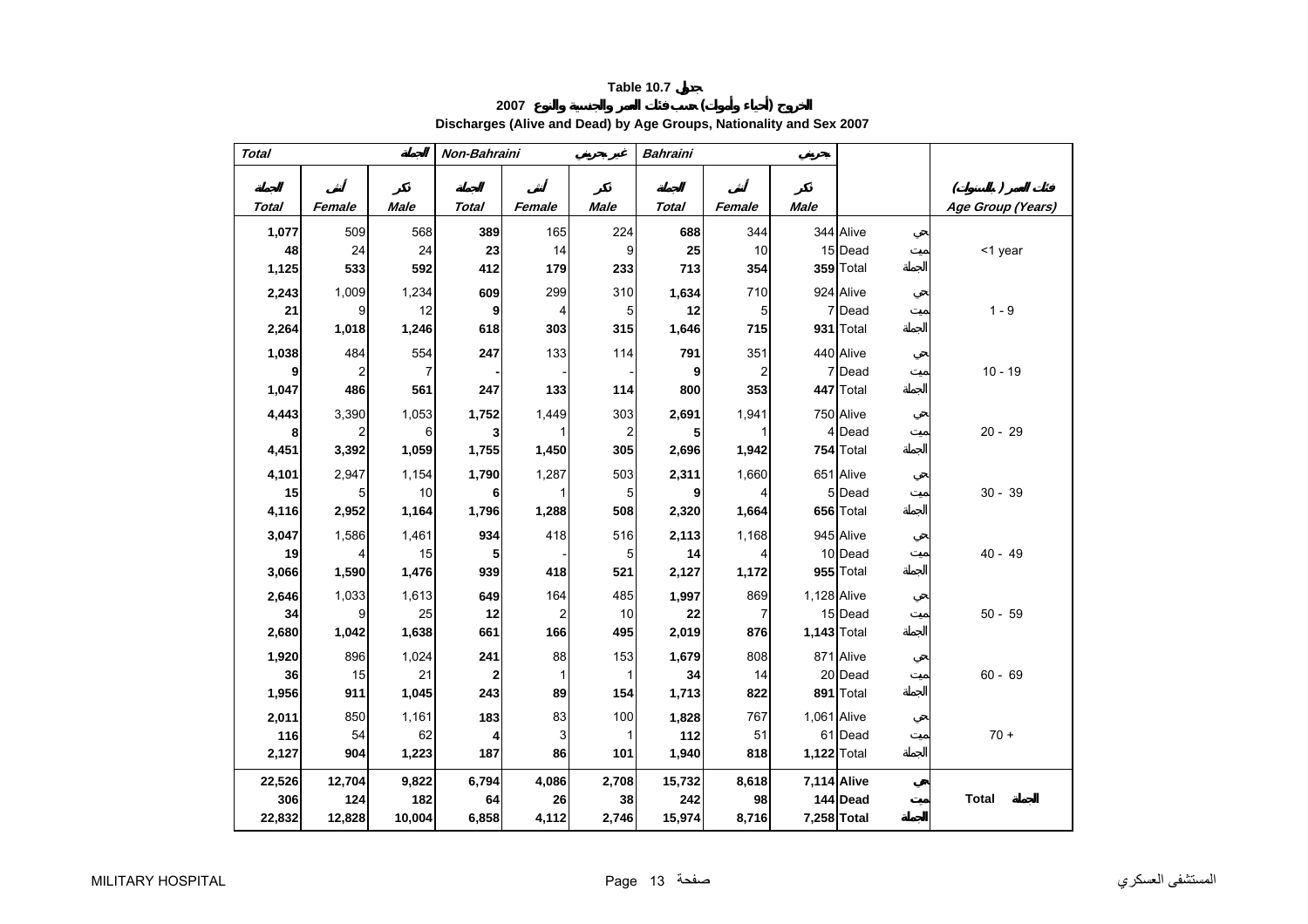### **2007**

| Discharges by Discharged Status, Nationality and Department 2007 |  |
|------------------------------------------------------------------|--|
|------------------------------------------------------------------|--|

<span id="page-12-0"></span>

|                           |                              |                                     |                  |                   |                     | $\star$                  |                         |                     |                       |                     |                            |                          |                                    |                                                          |
|---------------------------|------------------------------|-------------------------------------|------------------|-------------------|---------------------|--------------------------|-------------------------|---------------------|-----------------------|---------------------|----------------------------|--------------------------|------------------------------------|----------------------------------------------------------|
| <b>Total</b>              | Cardiac                      | Cardiac<br><b>Surgery Medical</b>   | <b>Dental</b>    | Opthal-<br>mology | <b>E.N.T.</b>       | Paed-<br>iatrics *       | Obs. &<br>Gyne.         | Ortho<br>pedic      | Urology               | Neuro-<br>logy      | <b>Surgery</b>             | General Medical          | Nationality                        | <b>Discharged Status</b>                                 |
| 64<br>15<br>79            |                              | 11<br>1<br>12                       |                  |                   |                     | 29<br>10<br>39           | 6<br>6                  | 2                   |                       | 3<br>4              |                            |                          | 12 Bah<br>3 Non-Bah<br>15 Total    | Left against medical advice                              |
| 15,631<br>6,763<br>22,394 | 595<br>216<br>811            | 3,290<br>852<br>4,142               | 169<br>37<br>206 | 196<br>37<br>233  | 965<br>287<br>1,252 | 1,723<br>777<br>2,500    | 3,476<br>2,706<br>6,182 | 921<br>460<br>1,381 | 1,043<br>433<br>1,476 | 217<br>89<br>306    | 1,230<br>516<br>1,746      | 1,806 Bah<br>2,159 Total | 353 Non-Bah                        | Discharged home                                          |
| 22<br>3<br>25             |                              | $\overline{7}$<br>$\mathbf{1}$<br>8 |                  |                   |                     | 9<br>9                   |                         |                     |                       | $\overline{2}$<br>2 |                            |                          | 1Bah<br>1 Non-Bah<br>2 Total       | Transferred to local hospitals                           |
| 3<br>3<br>6               |                              |                                     |                  |                   |                     | 1<br>$\overline{2}$<br>3 |                         |                     |                       |                     | 2                          |                          | - Bah<br>- Non-Bah<br>-Total       | Discharged to other medical<br>services for consultation |
| 12<br>10<br>22            | $\mathbf{2}$<br>$\mathbf{z}$ | 4<br>$\mathsf 3$<br>$\overline{7}$  |                  |                   |                     | 2<br>$\overline{2}$      |                         |                     |                       | 2<br>$\overline{2}$ |                            |                          | 4 Bah<br>-Non-Bah<br>4 Total       | Discharged to overseas<br>hospitals                      |
| 242<br>64<br>306          | 8                            | 30<br>4<br>34                       |                  |                   |                     | 37<br>31<br>68           |                         |                     | 2                     | 8<br>8<br>16        | 12<br>$\overline{2}$<br>14 |                          | 145 Bah<br>18 Non-Bah<br>163 Total | Death                                                    |
| 15,974<br>6,858<br>22,832 | 603<br>219<br>822            | 3,342<br>861<br>4,203               | 169<br>37<br>206 | 196<br>37<br>233  | 965<br>287<br>1,252 | 1,801<br>820<br>2,621    | 3,483<br>2,708<br>6,191 | 926<br>462<br>1,388 | 1,046<br>433<br>1,479 | 232<br>100<br>332   | 1,243<br>519<br>1,762      | 1,968 Bah                | 375 Non-Bah<br>2,343 Total         | <b>Total</b>                                             |

*\* Paediatrics including Special Care Baby Unit .* . *\**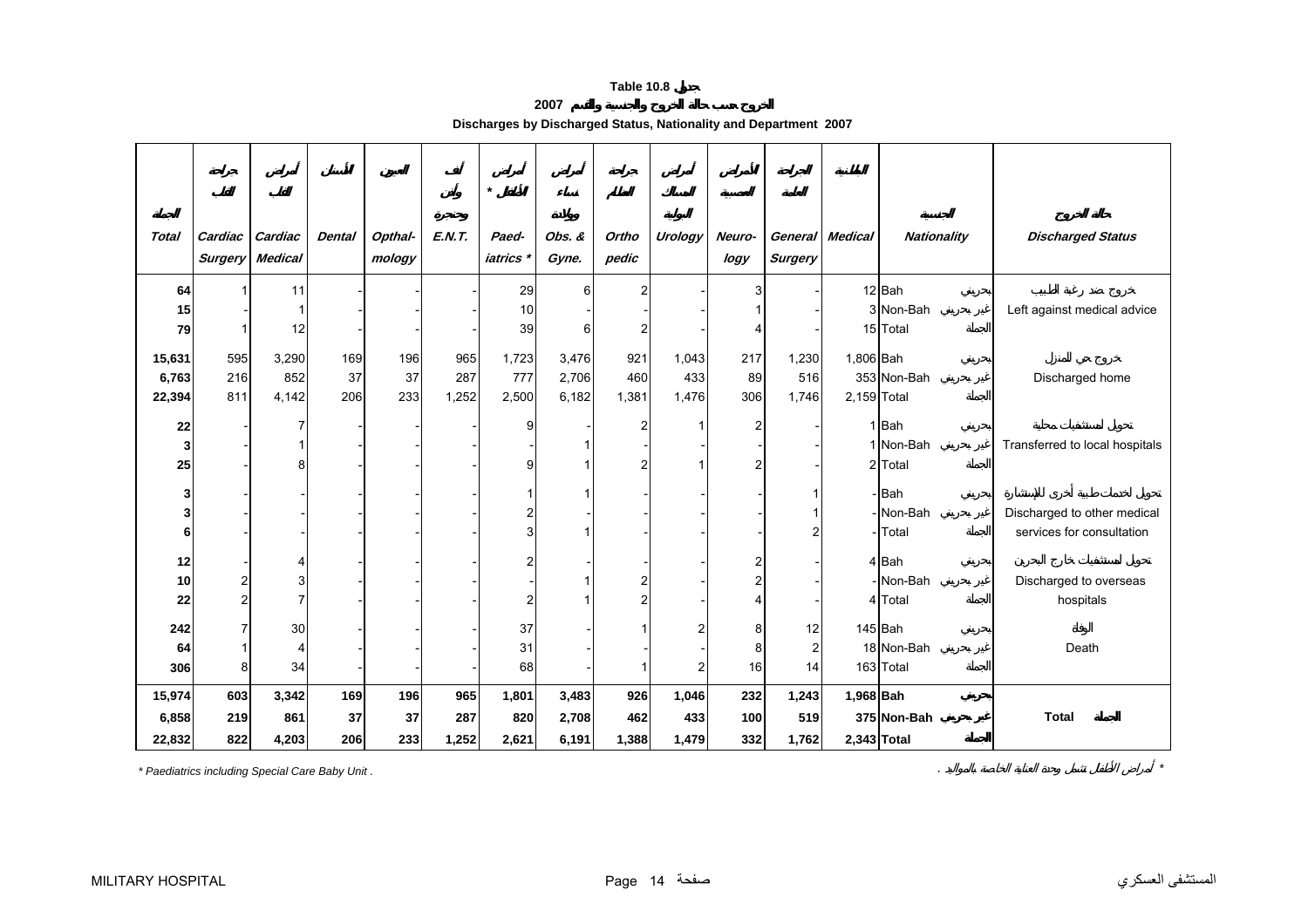**2007**

**Discharges, DOC, ALS by Principal Diagnosis, Sex and Age Groups 2007**

<span id="page-13-0"></span>

| <b>Male</b>         |                      |                   |                             |                   |                             | Female              |                     |                   |                   |                                     |                             |                               |                                          |                                                                                         |                           |
|---------------------|----------------------|-------------------|-----------------------------|-------------------|-----------------------------|---------------------|---------------------|-------------------|-------------------|-------------------------------------|-----------------------------|-------------------------------|------------------------------------------|-----------------------------------------------------------------------------------------|---------------------------|
| <b>Age Groups</b>   |                      |                   |                             |                   |                             | <b>Age Groups</b>   |                     |                   |                   |                                     |                             |                               |                                          |                                                                                         |                           |
| <b>Total</b>        | 60+                  | 40-59             | 20-39                       | $1 - 19$          | 12                          | <b>Total</b>        | 60+                 | 40-59             | 20-39             | $1 - 19$                            | 12                          | Grand<br><b>Total</b>         | <b>DISCH</b><br><b>DOC</b><br><b>ALS</b> | <b>Principal Diagnosis</b>                                                              | ICD <sub>10</sub><br>Code |
| 385<br>2,511<br>6.5 | 125<br>1,372<br>11.0 | 68<br>451<br>6.6  | 45<br>186<br>4.1            | 117<br>389<br>3.3 | 30<br>113<br>3.8            | 315<br>2,083<br>6.6 | 117<br>1.137<br>9.7 | 38<br>330<br>8.7  | 44<br>190<br>4.3  | 101<br>374<br>3.7                   | 15<br>52<br>3.5             | 700<br>4,594<br>6.6           | <b>DISCH</b><br><b>DOC</b><br><b>ALS</b> | Infectious & parasitic diseases                                                         | A00-B99                   |
| 526<br>2,283<br>4.3 | 140<br>1,062<br>7.6  | 178<br>742<br>4.2 | 132<br>301<br>2.3           | 72<br>174<br>2.4  | 4<br>$\overline{4}$<br>1.0  | 391<br>1,656<br>4.2 | 60<br>492<br>8.2    | 144<br>615<br>4.3 | 128<br>350<br>2.7 | 58<br>198<br>3.4                    | 1.0                         | 917<br>3,939<br>4.3           | <b>DISCH</b><br>DOC<br><b>ALS</b>        | Neoplasms                                                                               | C00-D49                   |
| 211<br>724<br>3.4   | 35<br>170<br>4.9     | 12<br>57<br>4.8   | 33<br>181<br>5.5            | 127<br>310<br>2.4 | 4<br>6<br>1.5               | 216<br>702<br>3.3   | 33<br>141<br>4.3    | 29<br>120<br>4.1  | 39<br>166<br>4.3  | 109<br>179<br>1.6                   | 6<br>96<br>16.0             | 427<br>1,426<br>3.3           | <b>DISCH</b><br><b>DOC</b><br><b>ALS</b> | Diseases of the blood & blood-forming organs<br>and disorder involving immune mechanism | D50-D89                   |
| 184<br>1,250<br>6.8 | 53<br>519<br>9.8     | 69<br>440<br>6.4  | 35<br>193<br>5.5            | 25<br>88<br>3.5   | $\overline{2}$<br>10<br>5.0 | 236<br>1,190<br>5.0 | 79<br>549<br>6.9    | 66<br>349<br>5.3  | 63<br>179<br>2.8  | 21<br>73<br>3.5                     | $\overline{7}$<br>40<br>5.7 | 420<br>2,440<br>5.8           | <b>DISCH</b><br><b>DOC</b><br><b>ALS</b> | Endocrine, Nutritional & Metabolic Diseases                                             | E00-E90                   |
| 10<br>41<br>4.1     | 3<br>23<br>7.7       | 2<br>6<br>3.0     | $\overline{3}$<br>9<br>3.0  | 2<br>3<br>1.5     |                             | 27<br>71<br>2.6     | 4<br>24<br>6.0      | 4<br>11<br>2.8    | 18<br>34<br>1.9   | 1<br>$\overline{\mathbf{c}}$<br>2.0 |                             | 37<br>112<br>3.0 <sub>l</sub> | <b>DISCH</b><br>DOC<br><b>ALS</b>        | Mental & behavioural disorder                                                           | F00-F99                   |
| 142<br>1,319<br>9.3 | 30<br>122<br>4.1     | 29<br>121<br>4.2  | 28<br>866<br>30.9           | 52<br>195<br>3.8  | 3<br>15<br>5.0              | 130<br>440<br>3.4   | 26<br>142<br>5.5    | 31<br>106<br>3.4  | 24<br>57<br>2.4   | 41<br>113<br>2.8                    | 8<br>22<br>2.8              | 272<br>1,759<br>6.5           | <b>DISCH</b><br><b>DOC</b><br><b>ALS</b> | Diseases of the nervous system                                                          | G00-G99                   |
| 91<br>200<br>2.2    | 49<br>106<br>2.2     | 18<br>40<br>2.2   | $\overline{7}$<br>18<br>2.6 | 17<br>36<br>2.1   |                             | 83<br>194<br>2.3    | 43<br>93<br>2.2     | 17<br>30<br>1.8   | 11<br>44<br>4.0   | 12<br>27<br>2.3                     |                             | 174<br>394<br>2.3             | <b>DISCH</b><br><b>DOC</b><br><b>ALS</b> | Diseases of the Eye and Adnexa                                                          | H00-H59                   |

*DISCH : Discharges* :

*DOC : Days of Care (by number of discharges)* :

*ALS : Average Length of Stay* :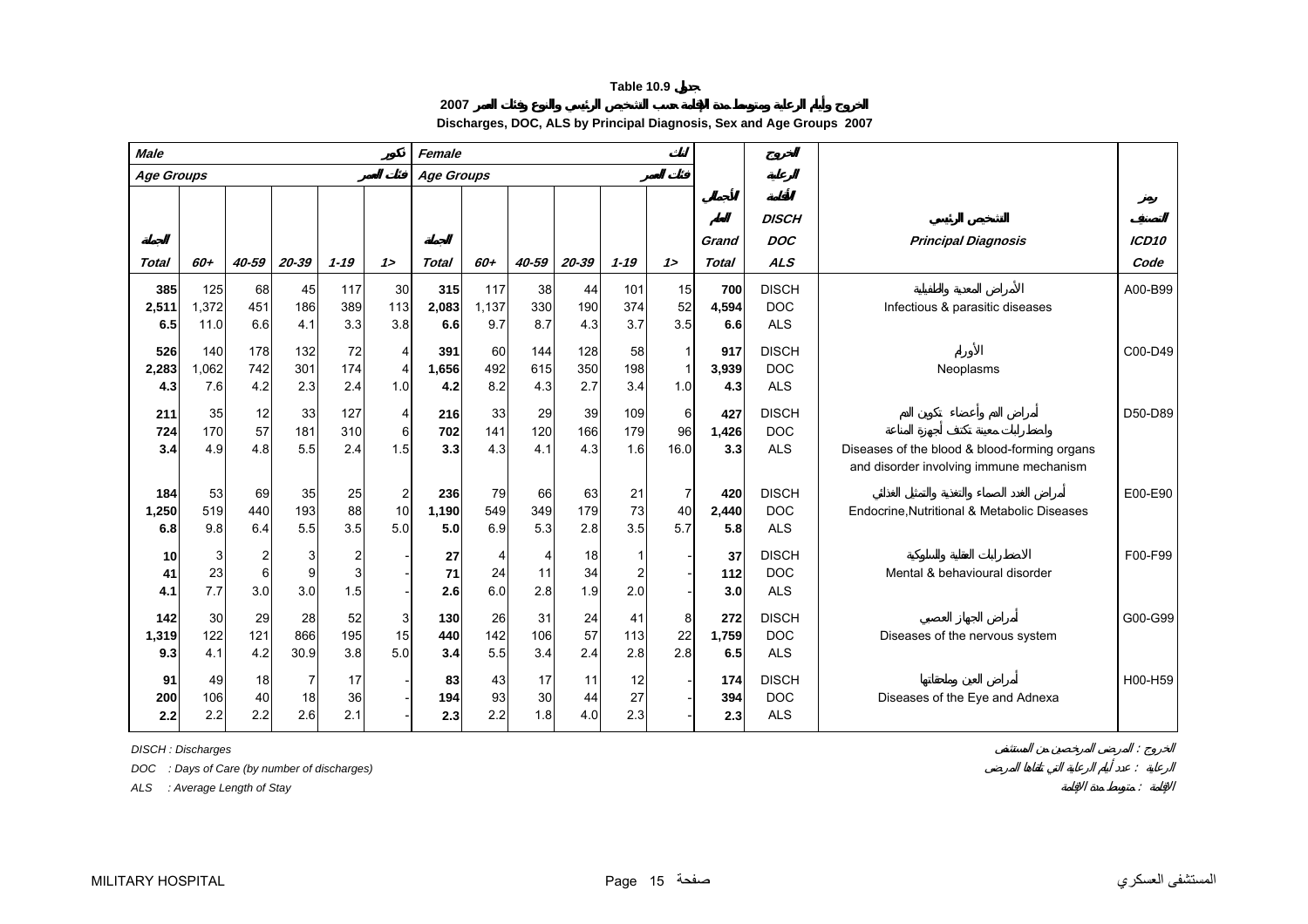### **(Cont'd) Table 10.9 ( )**

**Discharges, DOC, ALS by Principal Diagnosis, Sex and Age Groups 2007**

| <b>Male</b>                  |                                     |                                     |                                     |                                     |                                      | Female                 |                     |                     |                        |                             |                                         |                        |                                          |                                                                 |                   |
|------------------------------|-------------------------------------|-------------------------------------|-------------------------------------|-------------------------------------|--------------------------------------|------------------------|---------------------|---------------------|------------------------|-----------------------------|-----------------------------------------|------------------------|------------------------------------------|-----------------------------------------------------------------|-------------------|
| Age Groups                   |                                     |                                     |                                     |                                     |                                      | Age Groups             |                     |                     |                        |                             |                                         |                        |                                          |                                                                 |                   |
|                              |                                     |                                     |                                     |                                     |                                      |                        |                     |                     |                        |                             |                                         | Grand                  | <b>DISCH</b><br><b>DOC</b>               | <b>Principal Diagnosis</b>                                      | ICD <sub>10</sub> |
| Total                        | 60+                                 | 40-59                               | 20-39                               | $1 - 19$                            | 12                                   | <b>Total</b>           | 60+                 | 40-59               | 20-39                  | $1 - 19$                    | 12                                      | <b>Total</b>           | <b>ALS</b>                               |                                                                 | Code              |
| 75<br>117<br>1.6             | $\overline{c}$<br>5<br>2.5          | 17<br>29<br>1.7                     | 12<br>17<br>1.4                     | 44<br>66<br>1.5                     |                                      | 86<br>157<br>1.8       | 5<br>13<br>2.6      | 18<br>43<br>2.4     | 16<br>29<br>1.8        | 46<br>68<br>1.5             | 4.0                                     | 161<br>274<br>1.7      | <b>DISCH</b><br><b>DOC</b><br><b>ALS</b> | Diseases of the Ear and Mustoid process                         | H60-H95           |
| 1,049<br>4,912<br>4.7        | 426<br>2,061<br>4.8                 | 449<br>1,965<br>4.4                 | 147<br>584<br>4.0                   | 17<br>208<br>12.2                   | 10<br>94<br>9.4                      | 554<br>3,200<br>5.8    | 312<br>2,104<br>6.7 | 180<br>608<br>3.4   | 50<br>197<br>3.9       | $\overline{7}$<br>35<br>5.0 | 5<br>256<br>51.2                        | 1,603<br>8,112<br>5.1  | <b>DISCH</b><br><b>DOC</b><br><b>ALS</b> | Diseases of the circulatory system                              | $100 - 199$       |
| 978<br>3,341<br>3.4          | 92<br>770<br>8.4                    | 93<br>344<br>3.7                    | 183<br>400<br>2.2                   | 557<br>1,557<br>2.8                 | 53<br>270<br>5.1                     | 786<br>2,940<br>3.7    | 80<br>693<br>8.7    | 67<br>341<br>5.1    | 111<br>252<br>2.3      | 466<br>1,279<br>2.7         | 62<br>375<br>6.0                        | 1,764<br>6,281<br>3.6  | <b>DISCH</b><br><b>DOC</b><br><b>ALS</b> | Diseases of the respiratory system                              | J00-J99           |
| 657<br>2,333<br>3.6          | 90<br>469<br>5.2                    | 209<br>925<br>4.4                   | 251<br>614<br>2.4                   | 95<br>272<br>2.9                    | 12<br>53<br>4.4                      | 535<br>1,945<br>3.6    | 70<br>572<br>8.2    | 155<br>518<br>3.3   | 237<br>634<br>2.7      | 63<br>177<br>2.8            | 10<br>44<br>4.4                         | 1,192<br>4,278<br>3.6  | <b>DISCH</b><br><b>DOC</b><br><b>ALS</b> | Diseases of the digestive system                                | K00-K93           |
| 123<br>418<br>3.4            | 10<br>49<br>4.9                     | 32<br>122<br>3.8                    | 55<br>140<br>2.5                    | 25<br>106<br>4.2                    | 1.0                                  | 74<br>309<br>4.2       | 12<br>84<br>7.0     | 26<br>113<br>4.3    | 11<br>32<br>2.9        | 22<br>57<br>2.6             | 3<br>23<br>7.7                          | 197<br>727<br>3.7      | <b>DISCH</b><br><b>DOC</b><br><b>ALS</b> | Diseases of the skin & subcutaneous tissue                      | L00-L99           |
| 501<br>1,481<br>3.0          | 44<br>268<br>6.1                    | 145<br>509<br>3.5                   | 237<br>530<br>2.2                   | 71<br>163<br>2.3                    | $\overline{\mathbf{4}}$<br>11<br>2.8 | 296<br>1,019<br>3.4    | 58<br>321<br>5.5    | 116<br>357<br>3.1   | 84<br>253<br>3.0       | 36<br>86<br>2.4             | $\overline{2}$<br>$\overline{2}$<br>1.0 | 797<br>2,500<br>3.1    | <b>DISCH</b><br><b>DOC</b><br><b>ALS</b> | Diseases of the musculoskeletal system and<br>connective tissue | M00-M99           |
| 665<br>2,537<br>3.8          | 192<br>1.110<br>5.8                 | 222<br>619<br>2.8                   | 197<br>608<br>3.1                   | 47<br>171<br>3.6                    | $\overline{7}$<br>29<br>4.1          | 726<br>2,581<br>3.6    | 120<br>721<br>6.0   | 273<br>966<br>3.5   | 270<br>671<br>2.5      | 53<br>179<br>3.4            | 10<br>44<br>4.4                         | 1.391<br>5,118<br>3.7  | <b>DISCH</b><br><b>DOC</b><br><b>ALS</b> | Diseases of genitourinary system                                | N00-N99           |
| <b>NA</b><br><b>NA</b><br>ΝA | <b>NA</b><br><b>NA</b><br><b>NA</b> | <b>NA</b><br><b>NA</b><br><b>NA</b> | <b>NA</b><br><b>NA</b><br><b>NA</b> | <b>NA</b><br><b>NA</b><br><b>NA</b> | <b>NA</b><br><b>NA</b><br><b>NA</b>  | 5,009<br>14,066<br>2.8 | 5<br>29<br>5.8      | 466<br>1,406<br>3.0 | 4,436<br>12,397<br>2.8 | 102<br>234<br>2.3           | <b>NA</b><br><b>NA</b><br><b>NA</b>     | 5,009<br>14,066<br>2.8 | <b>DISCH</b><br><b>DOC</b><br><b>ALS</b> | Pregnancy, childbirth & the peurperium                          | O00-O99           |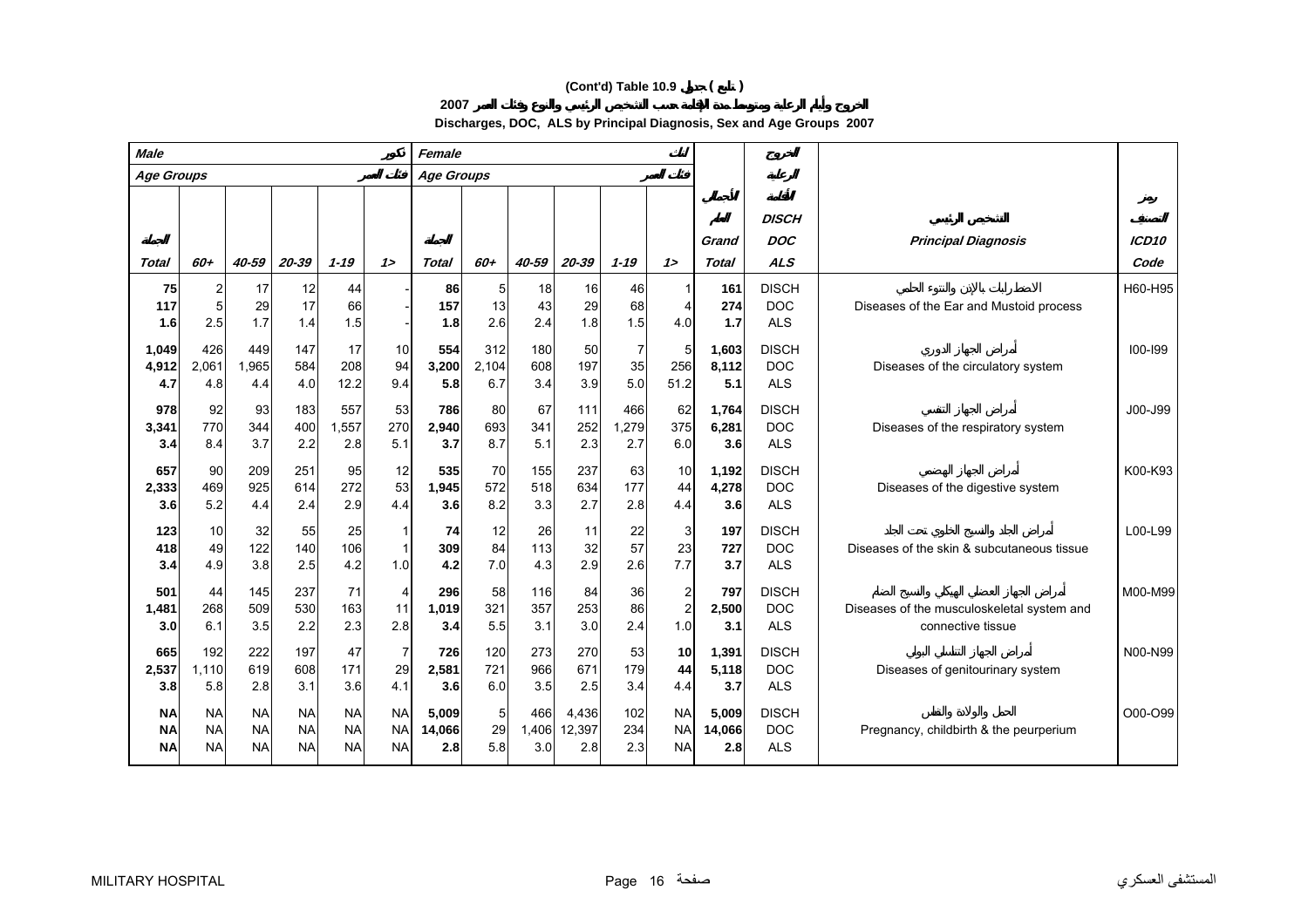### **(Cont'd) Table 10.9 ( )**

**Discharges, DOC, ALS by Principal Diagnosis, Sex and Age Groups 2007**

| <b>Male</b>             |                                     |                                     |                                     |                                     |                     | Female                  |                                     |                                     |                                     |                                     |                     |                         |                                          |                                                                                            |                   |
|-------------------------|-------------------------------------|-------------------------------------|-------------------------------------|-------------------------------------|---------------------|-------------------------|-------------------------------------|-------------------------------------|-------------------------------------|-------------------------------------|---------------------|-------------------------|------------------------------------------|--------------------------------------------------------------------------------------------|-------------------|
| <b>Age Groups</b>       |                                     |                                     |                                     |                                     |                     | Age Groups              |                                     |                                     |                                     |                                     |                     |                         |                                          |                                                                                            |                   |
|                         |                                     |                                     |                                     |                                     |                     |                         |                                     |                                     |                                     |                                     |                     |                         | <b>DISCH</b><br><b>DOC</b>               |                                                                                            | ICD <sub>10</sub> |
| <b>Total</b>            | 60+                                 | 40-59                               | 20-39                               | $1 - 19$                            | $1\geq$             | <b>Total</b>            | 60+                                 | 40-59                               | 20-39                               | $1 - 19$                            | $1\geq$             | Grand<br><b>Total</b>   | <b>ALS</b>                               | <b>Principal Diagnosis</b>                                                                 | Code              |
|                         |                                     |                                     |                                     |                                     |                     |                         |                                     |                                     |                                     |                                     |                     |                         |                                          |                                                                                            |                   |
| 289<br>2,297<br>7.9     | <b>NA</b><br><b>NA</b><br><b>NA</b> | <b>NA</b><br><b>NA</b><br><b>NA</b> | <b>NA</b><br><b>NA</b><br><b>NA</b> | <b>NA</b><br><b>NA</b><br><b>NA</b> | 289<br>2,297<br>7.9 | 257<br>2,044<br>8.0     | <b>NA</b><br><b>NA</b><br><b>NA</b> | <b>NA</b><br><b>NA</b><br><b>NA</b> | <b>NA</b><br><b>NA</b><br><b>NA</b> | <b>NA</b><br><b>NA</b><br><b>NA</b> | 257<br>2,044<br>8.0 | 546<br>4,341<br>8.0     | <b>DISCH</b><br><b>DOC</b><br><b>ALS</b> | Certain conditions originating in perinatal period                                         | P00-P96           |
| 63<br>295<br>4.7        | 4<br>20<br>5.0                      | 18<br>140<br>7.8                    | 5<br>20<br>4.0                      | 24<br>67<br>2.8                     | 12<br>48<br>4.0     | 43<br>188<br>4.4        | 3<br>19<br>6.3                      | 9<br>2.3                            | 8<br>20<br>2.5                      | 24<br>99<br>4.1                     | 41<br>10.3          | 106<br>483<br>4.6       | <b>DISCH</b><br><b>DOC</b><br><b>ALS</b> | Congenital Malformations, Deformations and<br><b>Chromosomal Abnormalities</b>             | Q00-Q99           |
| 2,517<br>7,202<br>2.9   | 717<br>2,756<br>3.8                 | 1.152<br>2,941<br>2.6               | 429<br>880<br>2.1                   | 191<br>501<br>2.6                   | 28<br>124<br>4.4    | 1,919<br>5,129<br>2.7   | 618<br>1,935<br>3.1                 | 788<br>1,876<br>2.4                 | 348<br>863<br>2.5                   | 146<br>376<br>2.6                   | 19<br>79<br>4.2     | 4,436<br>12,331<br>2.8  | <b>DISCH</b><br><b>DOC</b><br><b>ALS</b> | Symptoms, Signs and Abnormal Clinical and<br>Laboratory Findings, not elsewhere classified | R00-R99           |
| 728<br>3,246<br>4.5     | 57<br>407<br>7.1                    | 113<br>549<br>4.9                   | 358<br>1,480<br>4.1                 | 186<br>725<br>3.9                   | 14<br>85<br>6.1     | 242<br>1,148<br>4.7     | 42<br>339<br>8.1                    | 38<br>131<br>3.4                    | 80<br>337<br>4.2                    | 70<br>164<br>2.3                    | 12<br>177<br>14.8   | 970<br>4,394<br>4.5     | <b>DISCH</b><br><b>DOC</b><br><b>ALS</b> | Injury, Poisoning and Certain other<br>Consequences of external causes                     | S00-T98           |
| 531<br>1,855<br>3.5     | 156<br>574<br>3.7                   | 227<br>776<br>3.4                   | 30<br>91<br>3.0                     | 109<br>269<br>2.5                   | 9<br>145<br>16.1    | 332<br>1,089<br>3.3     | 89<br>401<br>4.5                    | 108<br>343<br>3.2                   | 27<br>76<br>2.8                     | 100<br>251<br>2.5                   | 8<br>18<br>2.3      | 863<br>2,944<br>3.4     | <b>DISCH</b><br><b>DOC</b><br><b>ALS</b> | External causes of Morbidity and Mortality                                                 | V00-Y98           |
| 279<br>880<br>3.2       | 43<br>188<br>4.4                    | 61<br>263<br>4.3                    | 36<br>69<br>1.9                     | 29<br>61<br>2.1                     | 110<br>299<br>2.7   | 571<br>1,528<br>2.7     | 39<br>217<br>5.6                    | 64<br>193<br>3.0                    | 339<br>831<br>2.5                   | 26<br>52<br>2.0                     | 103<br>235<br>2.3   | 850<br>2,408<br>2.8     | <b>DISCH</b><br><b>DOC</b><br><b>ALS</b> | Factors influencing health status and<br>contact with health services                      | Z00-Z99           |
| 10,004<br>39,242<br>3.9 | 2,268<br>12,051<br>5.3              | 3,114<br>11,039<br>3.5              | 2,223<br>7,187<br>3.2               | 1,807<br>5,361<br>3.0               | 592<br>3,604<br>6.1 | 12,828<br>43,679<br>3.4 | 1,815<br>10,026<br>5.5              | 2,632<br>3.2                        | 6,344<br>8,465 17,612<br>2.8        | 1,504<br>4,023<br>2.7               | 533<br>3,553<br>6.7 | 22,832<br>82,921<br>3.6 | <b>DISCH</b><br><b>DOC</b><br><b>ALS</b> | <b>Total</b>                                                                               |                   |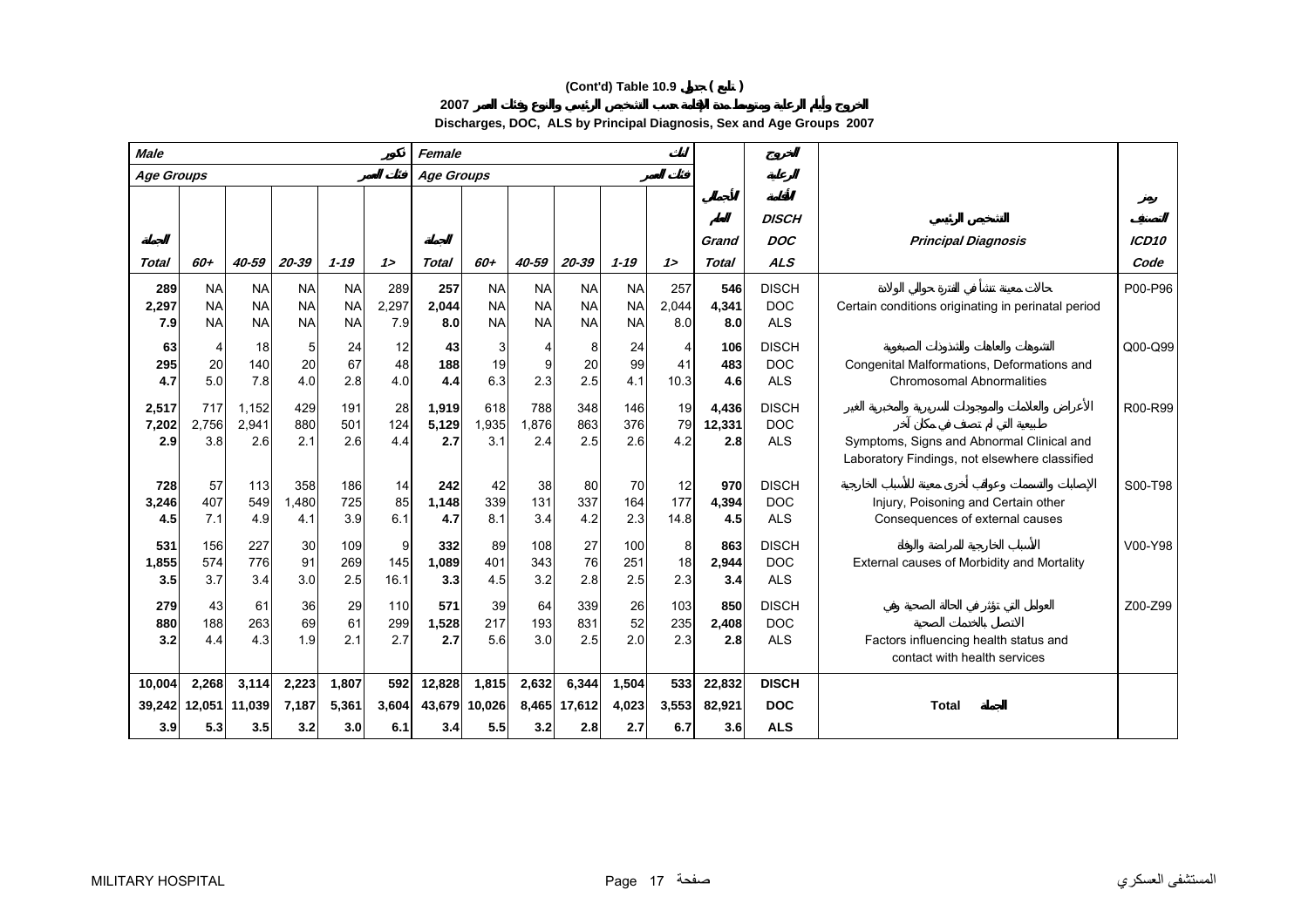**Deaths by Principal Diagnosis , Length of Stay, Nationality and Sex 2007** 

<span id="page-16-0"></span>

|                         |                         |                |                  |                         | 48                      |                | 48                      |            |            |                                                  |               |
|-------------------------|-------------------------|----------------|------------------|-------------------------|-------------------------|----------------|-------------------------|------------|------------|--------------------------------------------------|---------------|
|                         | <b>Total</b>            |                |                  | 48 hrs & over           |                         |                | Less than 48 hrs        |            |            |                                                  |               |
|                         |                         |                |                  |                         |                         |                |                         |            |            |                                                  | <b>ICD10-</b> |
| <b>Total</b>            | Non-Bah                 | <b>Bah</b>     | <b>Total</b>     | Non-Bah                 | <b>Bah</b>              | <b>Total</b>   | Non-Bah                 | <b>Bah</b> | <b>Sex</b> | <b>Principal Diagnosis of Death</b>              | Code          |
| 15                      | 2                       | 13             | 7                |                         | 6                       | 8              | 1                       |            | 7 Male     |                                                  | A00-B99       |
| 12                      | $\overline{\mathbf{c}}$ | 10             | $\boldsymbol{9}$ | 1                       | 8                       | 3              |                         |            | 2 Female   | Infectious & parasitic diseases                  |               |
| 27                      |                         | 23             | 16               | 2                       | 14                      | 11             | $\overline{2}$          |            | 9 Total    |                                                  |               |
|                         |                         |                |                  |                         |                         |                |                         |            | 1 Male     |                                                  | C00-D49       |
| 6                       |                         | 5<br>3         | 5<br>3           |                         | $\overline{4}$          |                |                         |            | - Female   |                                                  |               |
| 3                       |                         |                |                  |                         | 3<br>$\overline{7}$     |                |                         |            |            | Neoplasms                                        |               |
| 9                       |                         | 8              | 8                |                         |                         |                |                         |            | 1 Total    |                                                  |               |
|                         |                         |                |                  |                         |                         |                |                         |            | - Male     |                                                  | D50-D89       |
|                         |                         |                |                  |                         |                         |                |                         |            | Female     | Diseases of the blood & blood-forming organs and |               |
|                         |                         |                |                  |                         |                         |                |                         |            | Total      | disorder involving immune mechanism              |               |
|                         |                         |                |                  |                         |                         |                |                         |            |            |                                                  |               |
| 2                       |                         | 2              |                  |                         |                         |                |                         |            | 1 Male     |                                                  | E00-E90       |
| $\overline{\mathbf{2}}$ |                         | $\overline{c}$ | $\overline{2}$   |                         | $\overline{\mathbf{c}}$ |                |                         |            | Female     | Endocrine, Nutritional & Metabolic Diseases      |               |
| 4                       |                         | Δ              | 3                |                         | 3                       |                |                         |            | 1 Total    |                                                  |               |
|                         |                         |                |                  |                         |                         |                |                         |            | - Male     |                                                  | F00-F99       |
|                         |                         |                |                  |                         |                         |                |                         |            | 1 Female   | Mental & behavioural disorder                    |               |
|                         |                         |                |                  |                         |                         |                |                         |            | 1 Total    |                                                  |               |
|                         |                         |                |                  |                         |                         |                |                         |            |            |                                                  |               |
| 4                       |                         | 3              | 4                |                         | 3                       |                |                         |            | - Male     |                                                  | G00-G99       |
| $\overline{2}$          |                         | $\overline{2}$ | $\overline{2}$   |                         | $\overline{c}$          |                |                         |            | Female     | Diseases of the nervous system                   |               |
| 6                       |                         | 5              | 6                | 1                       | $\overline{5}$          |                |                         |            | Total      |                                                  |               |
| 98                      | 22                      | 76             | 64               | 12                      | 52                      | 34             | 10                      |            | 24 Male    |                                                  | $100 - 199$   |
| 57                      | 6                       | 51             | 42               | $\overline{4}$          | 38                      | 15             | $\overline{\mathbf{c}}$ |            | 13 Female  | Diseases of the circulatory system               |               |
| 155                     | 28                      | 127            | 106              | 16                      | 90                      | 49             | 12                      |            | 37 Total   |                                                  |               |
|                         |                         |                |                  |                         |                         |                |                         |            |            |                                                  |               |
| 10                      | 3                       | $\overline{7}$ | 5                | $\overline{\mathbf{c}}$ | 3                       | 5              |                         |            | 4 Male     |                                                  | J00-J99       |
| 6                       | $\boldsymbol{2}$        | 4              | $\overline{4}$   | $\mathbf{1}$            | 3                       | $\overline{c}$ |                         |            | Female     | Diseases of the respiratory system               |               |
| 16                      | 5                       | 11             | 9                | 3                       | $\,6$                   |                | $\overline{2}$          |            | 5 Total    |                                                  |               |
|                         |                         |                |                  |                         |                         |                |                         |            |            |                                                  |               |
|                         |                         | 4              |                  |                         | 4                       |                |                         |            | - Male     |                                                  | K00-K93       |
|                         |                         |                |                  |                         |                         |                |                         |            | Female     | Diseases of the digestive system                 |               |
|                         |                         |                |                  |                         | 4                       |                |                         |            | Total      |                                                  |               |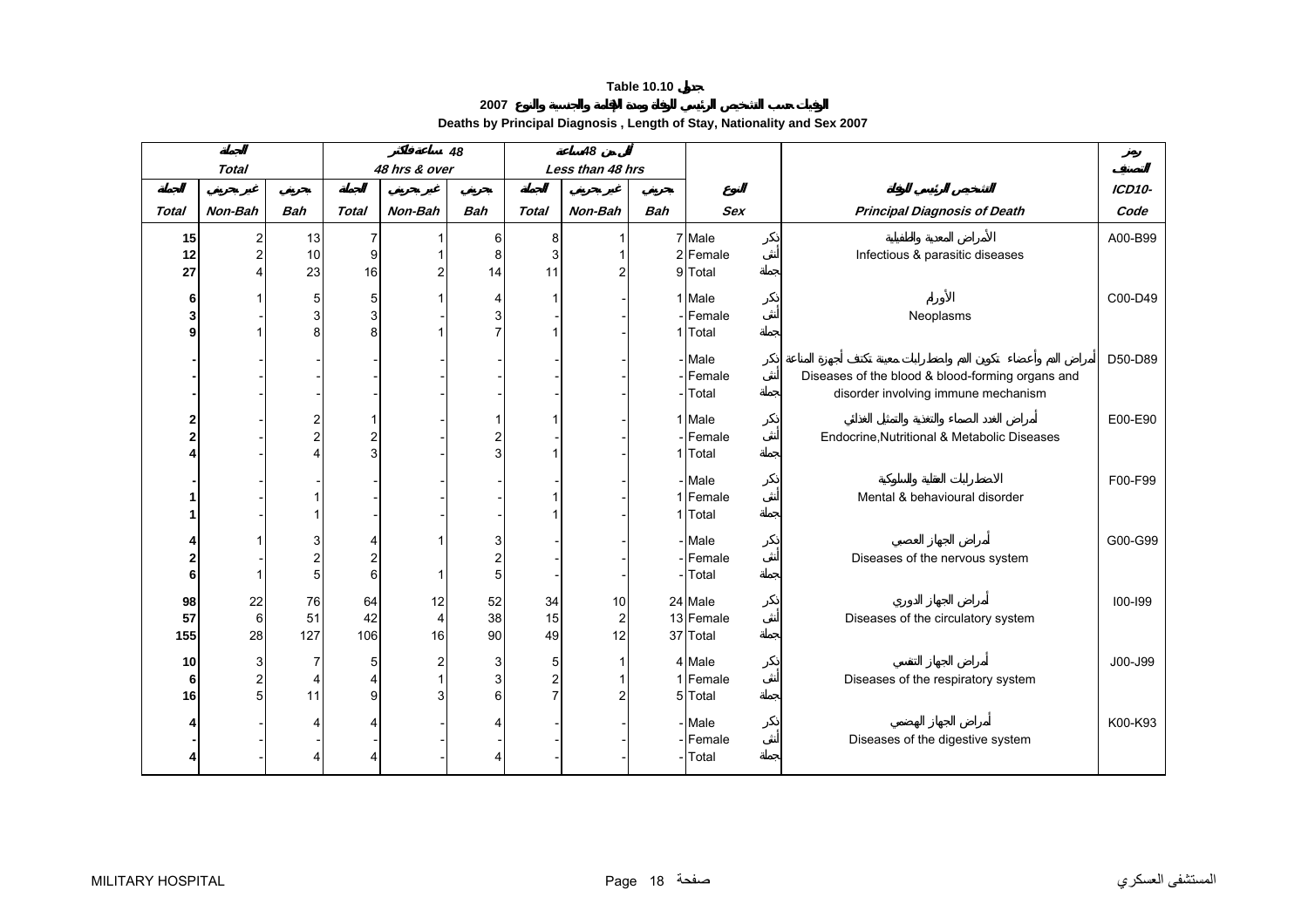### **(Cont'd) Table 10.10 ( )**

**Deaths by Principal Diagnosis , Length of Stay, Nationality and Sex 2007** 

|                |                |                |                |               | 48             |                | 48               |            |                    |                                                                                            |         |
|----------------|----------------|----------------|----------------|---------------|----------------|----------------|------------------|------------|--------------------|--------------------------------------------------------------------------------------------|---------|
|                | <b>Total</b>   |                |                | 48 hrs & over |                |                | Less than 48 hrs |            |                    |                                                                                            |         |
|                |                |                |                |               |                |                |                  |            |                    |                                                                                            | ICD10-  |
| Total          | Non-Bah        | <b>Bah</b>     | Total          | Non-Bah       | <b>Bah</b>     | <b>Total</b>   | Non-Bah          | <b>Bah</b> | <b>Sex</b>         | <b>Principal Diagnosis of Death</b>                                                        | Code    |
|                |                |                |                |               |                |                |                  |            | - Male             |                                                                                            | M00-M99 |
|                |                |                |                |               |                |                |                  |            | Female             | Diseases of the musculoskeletal system and                                                 |         |
|                |                |                |                |               |                |                |                  |            | Total              | connective tissue                                                                          |         |
| 2              |                | 2              | $\overline{c}$ |               | 2              |                |                  |            | Male               |                                                                                            | N00-N99 |
| 6              |                | 6              | 6              |               | $\,6$          |                |                  |            | Female             | Diseases of genitourinary system                                                           |         |
| 8              |                | 8              | 8              |               | 8              |                |                  |            | Total              |                                                                                            |         |
| <b>NA</b>      | <b>NA</b>      | <b>NA</b>      | <b>NA</b>      | <b>NA</b>     | <b>NA</b>      | <b>NA</b>      | <b>NA</b>        |            | NA Male            |                                                                                            | O00-O99 |
|                |                |                |                |               |                |                |                  |            | -IFemale           | Pregnancy, childbirth & the peurperium                                                     |         |
|                |                |                |                |               |                |                |                  |            | Total              |                                                                                            |         |
| 12             | $\overline{2}$ | 10             | 5              |               | 4              | $\overline{7}$ | 1                |            | 6 Male             |                                                                                            | P00-P96 |
| 19             | 12             | $\overline{7}$ | 3              | 2             | 1              | 16             | 10               |            | 6 Female           | Certain conditions originating in perinatal period                                         |         |
| 31             | 14             | 17             | 8              | 3             | 5              | 23             | 11               |            | 12 Total           |                                                                                            |         |
|                |                |                |                |               |                |                |                  |            |                    |                                                                                            |         |
| 3              | 2              | 1<br>2         | 1              |               |                | 3<br>1         | $\overline{c}$   |            | 1 Male<br>1 Female | Congenital Malformations, Deformations                                                     | Q00-Q99 |
| $\frac{2}{5}$  | 2              | 3              | $\mathbf{1}$   |               |                | 4              | $\overline{2}$   |            | 2 Total            | and Chromosomal Abnormalities                                                              |         |
|                |                |                |                |               |                |                |                  |            |                    |                                                                                            |         |
| 13             | 3              | 10             | 11             | 3             | 8              | $\overline{2}$ |                  |            | 2 Male             |                                                                                            | R00-R99 |
| 10             | 3              | 7              | 10             | 3             | $\overline{7}$ |                |                  |            | Female             |                                                                                            |         |
| 23             | 6              | 17             | 21             | 6             | 15             | $\overline{c}$ |                  |            | 2 Total            | Symptoms, Signs and Abnormal Clinical and<br>Laboratory Findings, not elsewhere classified |         |
|                |                |                |                |               |                |                |                  |            |                    |                                                                                            |         |
| 2              |                |                | 1              |               |                |                |                  |            | 1 Male             |                                                                                            | S00-T98 |
|                |                |                |                |               |                |                |                  |            | - Female           | Injury, Poisoning and Certain other                                                        |         |
| $\mathbf{2}$   |                |                | 1              |               |                |                |                  |            | 1 Total            | Consequences of external causes                                                            |         |
| 10             |                | 9              | 4              |               | 3              | 6              |                  |            | 6 Male             |                                                                                            | V01-Y98 |
| $\overline{4}$ |                | 3              | 4              |               |                | $\overline{4}$ |                  |            | 3 Female           | External causes of Morbidity and Mortality                                                 |         |
| 14             |                | 12             | 8              |               | 3              | 10             |                  |            | 9 Total            |                                                                                            |         |
| 1              |                |                | 1              |               |                |                |                  |            | - Male             |                                                                                            | V01-Y98 |
|                |                |                |                |               |                |                |                  |            | Female             | Factors influencing health status and                                                      |         |
| 1              |                |                | 1              |               | 1              |                |                  |            | Total              | contact with health services                                                               |         |
| 182            | 38             | 144            | 114            | 23            | 91             | 68             | 15               |            | 53 Male            |                                                                                            |         |
| 124            | 26             | 98             | 86             | 11            | 71             | 42             | 15               |            | 27 Female          | <b>Total</b>                                                                               |         |
| 306            | 64             | 242            | 200            | 34            | 162            | 110            | 30               |            | 80 Total           |                                                                                            |         |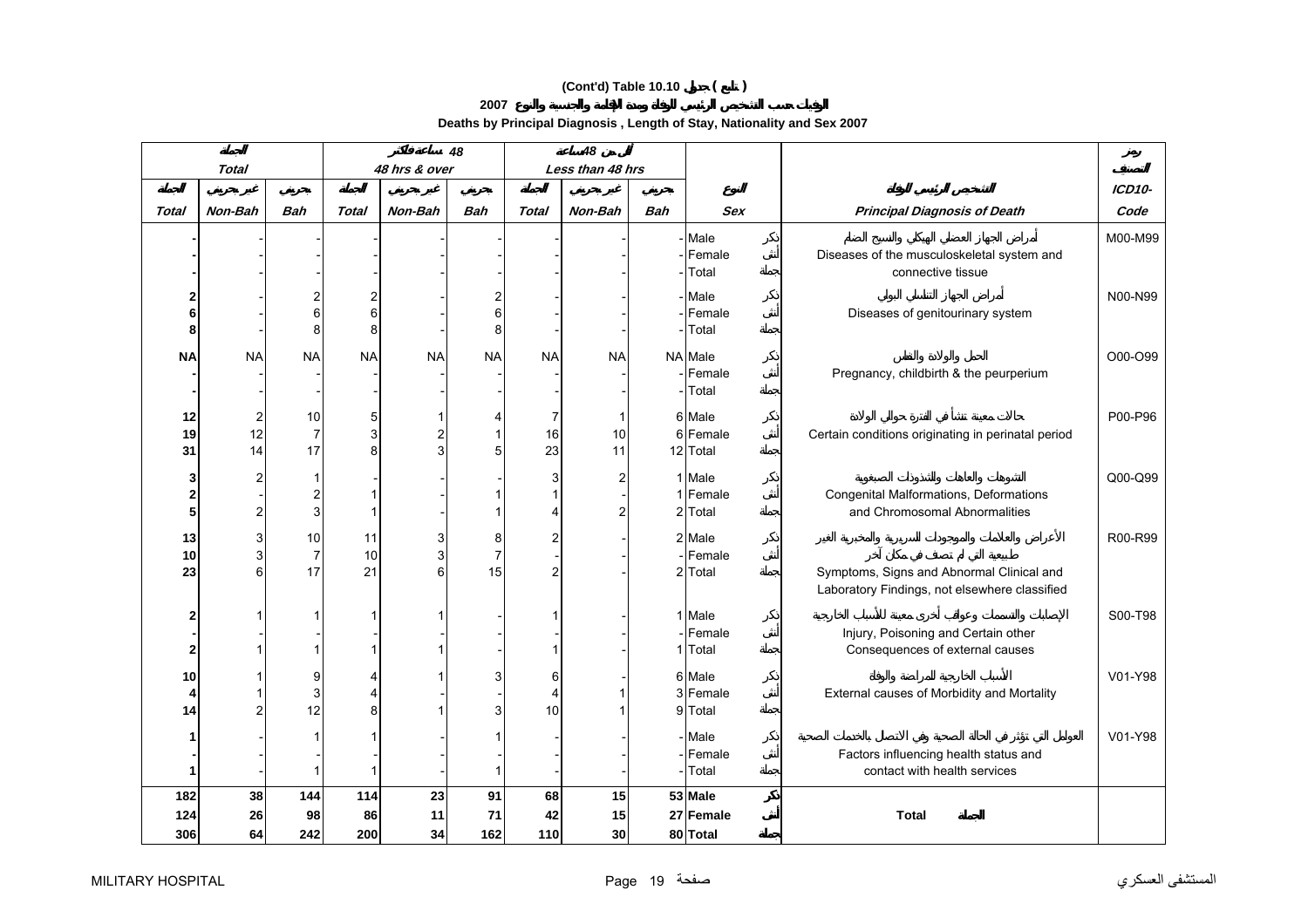## **2007 ( )**

**Out-Patient Visits (Morning) by Department, Nationality and Sex 2007** 

<span id="page-18-0"></span>

|                            | <b>Total</b> |         |           | Non-Bahraini |        |           | <b>Bahraini</b> |         |           |  |
|----------------------------|--------------|---------|-----------|--------------|--------|-----------|-----------------|---------|-----------|--|
|                            |              |         |           |              |        |           |                 |         |           |  |
|                            |              |         |           |              |        |           |                 |         |           |  |
| <b>Department</b>          | Total        | Female  | Male      | Total        | Female | Male      | <b>Total</b>    | Female  | Male      |  |
| Accident & Emergency       | 81,432       | 35,149  | 46,283    | 21,880       | 9,247  | 12,633    | 59,552          | 25,902  | 33,650    |  |
| General practice           | 169,788      | 81.877  | 87,911    | 58,025       | 28,048 | 29,977    | 111,763         | 53,829  | 57,934    |  |
| Dental clinic              | 27,178       | 13,301  | 13,877    | 6,283        | 2,856  | 3,427     | 20,895          | 10,445  | 10,450    |  |
| <b>Consultant clinics:</b> | 110,387      | 59,539  | 50,848    | 31,818       | 18,361 | 13,457    | 78,569          | 41,178  | 37,391    |  |
| Medical                    | 9,425        | 5,282   | 4,143     | 1,957        | 1,140  | 817       | 7,468           | 4,142   | 3,326     |  |
| Surgery                    | 9,282        | 4,434   | 4,848     | 2,815        | 1,146  | 1,669     | 6,467           | 3,288   | 3,179     |  |
| Neurology                  | 1,614        | 786     | 828       | 315          | 132    | 183       | 1,299           | 654     | 645       |  |
| Orthopedics                | 7,976        | 3,429   | 4,547     | 1,616        | 607    | 1,009     | 6,360           | 2,822   | 3,538     |  |
| Antenatal                  | 18,533       | 18,533  | <b>NA</b> | 8,934        | 8,934  | <b>NA</b> | 9,599           | 9,599   | <b>NA</b> |  |
| Paediatrics                | 11,924       | 5,769   | 6,155     | 4,067        | 1,930  | 2,137     | 7,857           | 3,839   | 4,018     |  |
| E.N.T.                     | 12,452       | 5,196   | 7,256     | 3,268        | 1,326  | 1,942     | 9,184           | 3,870   | 5,314     |  |
| Urology                    | 7,019        | 1,694   | 5,325     | 1,916        | 338    | 1,578     | 5,103           | 1,356   | 3,747     |  |
| Dermatology                | 8,532        | 4,767   | 3,765     | 2,129        | 1,185  | 944       | 6,403           | 3,582   | 2,821     |  |
| Trauma                     | 10,636       | 3,504   | 7,132     | 2,226        | 640    | 1,586     | 8,410           | 2,864   | 5,546     |  |
| Psychiatric                | 408          | 223     | 185       | 96           | 70     | 26        | 312             | 153     | 159       |  |
| Opthalmology               | 11,548       | 5,092   | 6,456     | 2,326        | 810    | 1,516     | 9,222           | 4,282   | 4,940     |  |
| <b>IVF</b>                 | 1,038        | 830     | 208       | 153          | 103    | 50        | 885             | 727     | 158       |  |
| <b>Total</b>               | 388,785      | 189,866 | 198,919   | 118,006      | 58,512 | 59,494    | 270,779         | 131,354 | 139,425   |  |
| <b>Cardiac Center</b>      | 23,140       | 9,559   | 13,581    | 3,042        | 926    | 2,116     | 20,098          | 8,633   | 11,465    |  |
| <b>Cardiac Medical</b>     | 19,914       | 8,573   | 11,341    | 2,298        | 707    | 1,591     | 17,616          | 7866    | 9750      |  |
| Chest Pain Clinic          | 3,226        | 986     | 2,240     | 744          | 219    | 525       | 2,482           | 767     | 1715      |  |
| <b>Grand Total</b>         | 411,925      | 199,425 | 212,500   | 121,048      | 59,438 | 61,610    | 290,877         | 139,987 | 150,890   |  |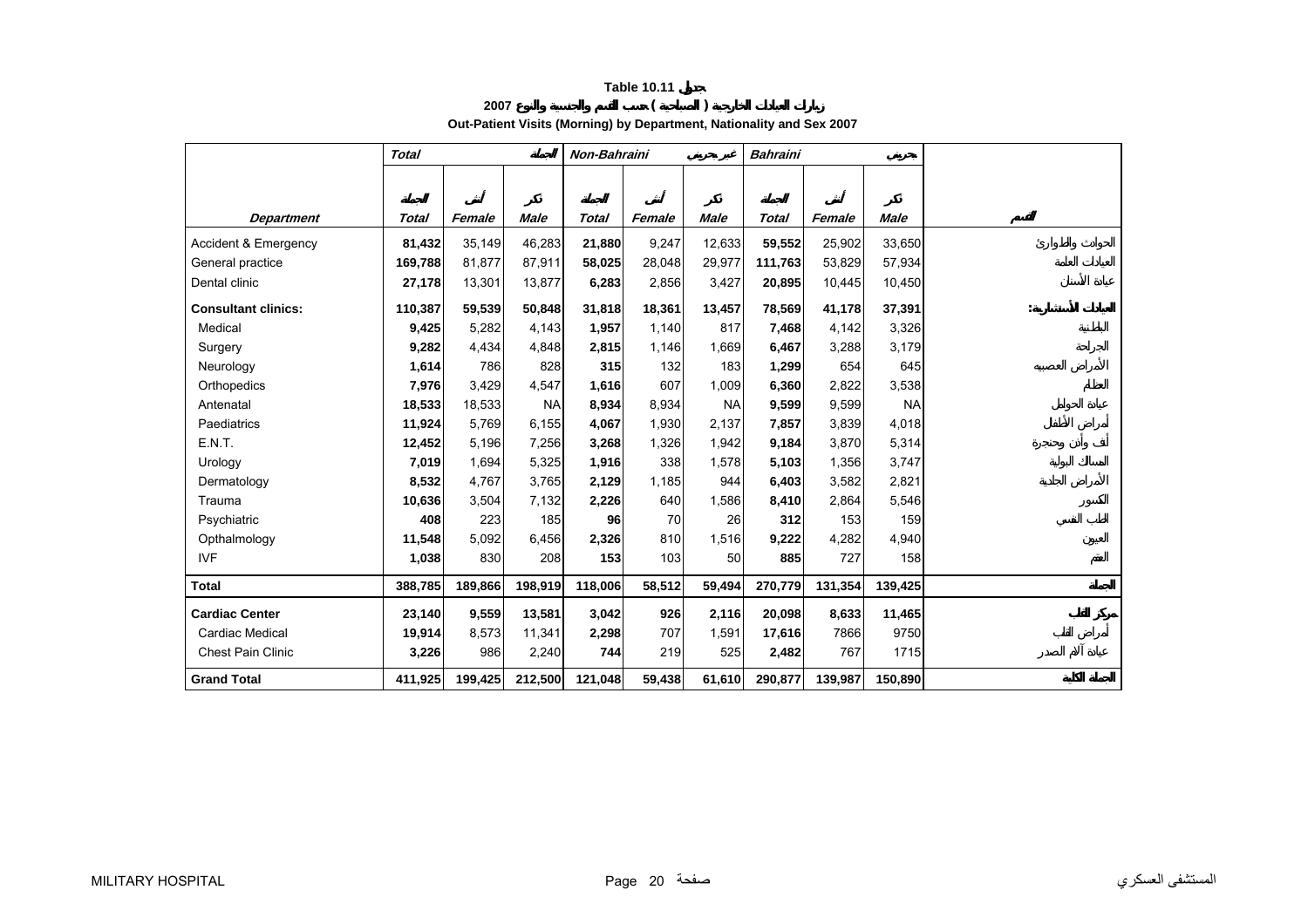**2007**

<span id="page-19-0"></span>

|                            | <b>Total</b> |        |             | Non-Bahraini |        |             | <b>Bahraini</b> |        |             |
|----------------------------|--------------|--------|-------------|--------------|--------|-------------|-----------------|--------|-------------|
| <b>Department</b>          | <b>Total</b> | Female | <b>Male</b> | <b>Total</b> | Female | <b>Male</b> | <b>Total</b>    | Female | <b>Male</b> |
| <b>Consultant clinics:</b> |              |        |             |              |        |             |                 |        |             |
| Medical                    | 6,744        | 4,324  | 2,420       | 1,031        | 578    | 453         | 5,713           | 3,746  | 1,967       |
| Surgery                    | 4,080        | 2,362  | 1,718       | 912          | 427    | 485         | 3,168           | 1,935  | 1,233       |
| Neurology                  | 516          | 211    | 305         | 130          | 48     | 82          | 386             | 163    | 223         |
| Orthopedics                | 5,268        | 2,210  | 3,058       | 1,266        | 368    | 898         | 4,002           | 1,842  | 2,160       |
| Antenatal                  | 13,202       | 13,202 | <b>NA</b>   | 2,563        | 2,563  | <b>NA</b>   | 10,639          | 10,639 | <b>NA</b>   |
| Paediatrics                | 3,379        | 1,527  | 1,852       | 546          | 233    | 313         | 2,833           | 1,294  | 1,539       |
| E.N.T.                     | 5,224        | 2,491  | 2,733       | 1,068        | 461    | 607         | 4,156           | 2,030  | 2,126       |
| Urology                    | 503          | 100    | 403         | 215          | 29     | 186         | 288             | 71     | 217         |
| Dermatology                | 2,862        | 1,715  | 1,147       | 479          | 268    | 211         | 2,383           | 1,447  | 936         |
| Opthalmology               | 1,480        | 750    | 730         | 301          | 118    | 183         | 1,179           | 632    | 547         |
| <b>IVF</b>                 | 1,269        | 1,231  | 38          | 393          | 381    | 12          | 876             | 850    | 26          |
| <b>Total</b>               | 44,527       | 30,123 | 14,404      | 8,904        | 5,474  | 3,430       | 35,623          | 24,649 | 10,974      |
| <b>Cardiac Center</b>      |              |        |             |              |        |             |                 |        |             |
| <b>Cardiac Medical</b>     | 4,044        | 1,456  | 2,588       | 1,457        | 374    | 1,083       | 2,587           | 1082   | 1505        |
| <b>Grand Total</b>         | 48.571       | 31,579 | 16,992      | 10,361       | 5,848  | 4,513       | 38,210          | 25,731 | 12,479      |

### **Private Practice Clinics Out-Patient Visits by Department, Nationality and Sex 2007**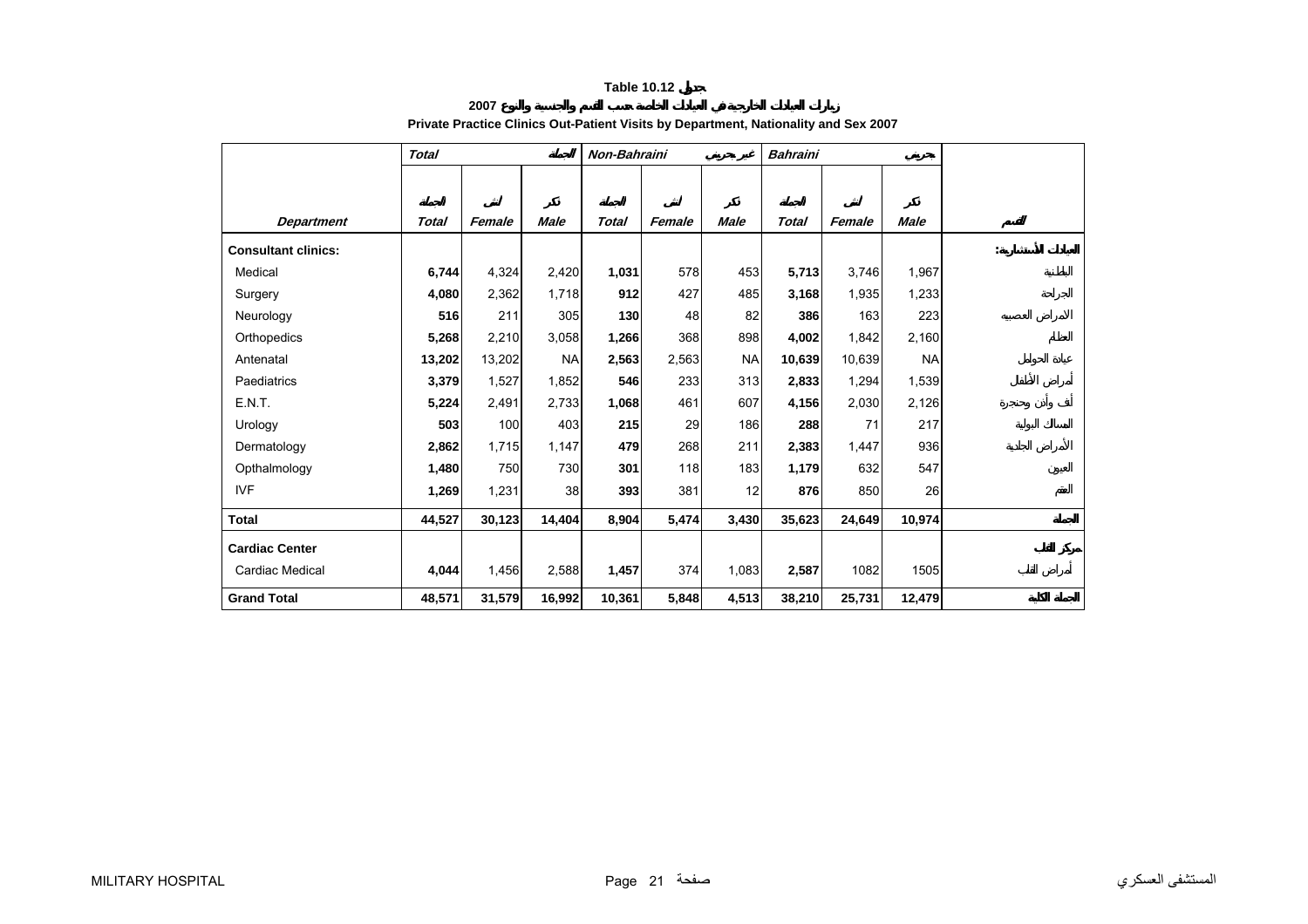**2007 - 2003 ( )** 

<span id="page-20-0"></span>

| <b>Department / Clinic</b>              | 2007      | 2006      | 2005      | 2004      | 2003      | Ι              |
|-----------------------------------------|-----------|-----------|-----------|-----------|-----------|----------------|
| Accident & Emergency                    | 81,432    | 82,937    | 89,903    | 84,446    | 88,993    |                |
| General practice                        | 169,788   | 166,556   | 166,607   | 151,514   | 143,772   |                |
| Dental clinic                           | 27,178    | 25,651    | 24,554    | 22,195    | 24,827    |                |
| Pre-Employment Examination <sup>1</sup> | <b>NA</b> | <b>NA</b> | <b>NA</b> | 6,024     | 3,712     | $\mathbf{1}$   |
| <b>Consultant clinics:</b>              | 154,914   | 146,171   | 155,886   | 142,993   | 138,900   |                |
| Medical <sup>1</sup>                    | 16,169    | 15,708    | 20,411    | 17,670    | 12,285    | $\mathbf{1}$   |
| Surgery                                 | 13,362    | 16,616    | 14,448    | 12,071    | 12,123    |                |
| Neurology                               | 2,130     | <b>NA</b> | <b>NA</b> | <b>NA</b> | <b>NA</b> |                |
| Orthopedics                             | 13,244    | 10,660    | 18,568    | 16,392    | 15,689    |                |
| Antenatal                               | 31,735    | 29,587    | 30,351    | 29,153    | 29,275    |                |
| Paediatrics                             | 15,303    | 12,862    | 12,043    | 10,595    | 10,167    |                |
| E.N.T. <sup>2</sup>                     | 17,676    | 15,870    | 14,198    | 13,603    | 13,807    | $\overline{2}$ |
| Urology                                 | 7,522     | 7,550     | 7,526     | 6,781     | 7,399     |                |
| Dermatology                             | 11,394    | 10,961    | 10,172    | 9,223     | 9,629     |                |
| Trauma                                  | 10,636    | 9,681     | 9,247     | 8,370     | 7,707     |                |
| Psychiatric                             | 408       | <b>NA</b> | 670       | 338       | 402       |                |
| Ophthalmology                           | 13,028    | 13,899    | 12,516    | 12,912    | 14,054    |                |
| <b>IVF</b>                              | 2,307     | 2,750     | 2,481     | 2,465     | 2,682     |                |
| Speech Therapy <sup>2</sup>             | <b>NA</b> | 27        | 3,255     | 3,420     | 3,681     | $\overline{2}$ |
| Sub-Total                               | 433,312   | 421,315   | 436,950   | 407,172   | 400,204   |                |
| <b>Cardiac Center</b>                   | 27,184    | 25,445    | 24,147    | 19,936    | 16,007    |                |
| <b>Cardiac Medical</b>                  | 23,958    | 23,029    | 21,044    | 18,755    | 16,007    |                |
| Chest Pain Clinic                       | 3,226     | 2,416     | 3,103     | 1,181     | <b>NA</b> |                |
| <b>Grand Total</b>                      | 460,496   | 446,760   | 461,097   | 427,108   | 416,211   |                |
| <b>Other Services</b>                   |           |           |           |           |           |                |
| Day Case Unit                           | 4,880     | 4,770     | 446       | 459       | 526       |                |
| <b>Kidney Dialysis</b>                  | 11,373    | 10,299    | 9,395     | 7,745     | 6,628     |                |
| <b>Neutrition Clinic</b>                | 2,070     | 1,615     | 1,721     | 1,544     | 1,269     |                |

**Out-Patient Visits (Morning and Private Practice Clinics) by Department 2003 - 2007** 

*1 Pre-Employment Examination: the patients data are already counted in Medical clinic.* . *:*المجندين فحص *<sup>1</sup>*

<sup>2</sup> Speech Therapy: the patients data are already counted in E.N.T clinic.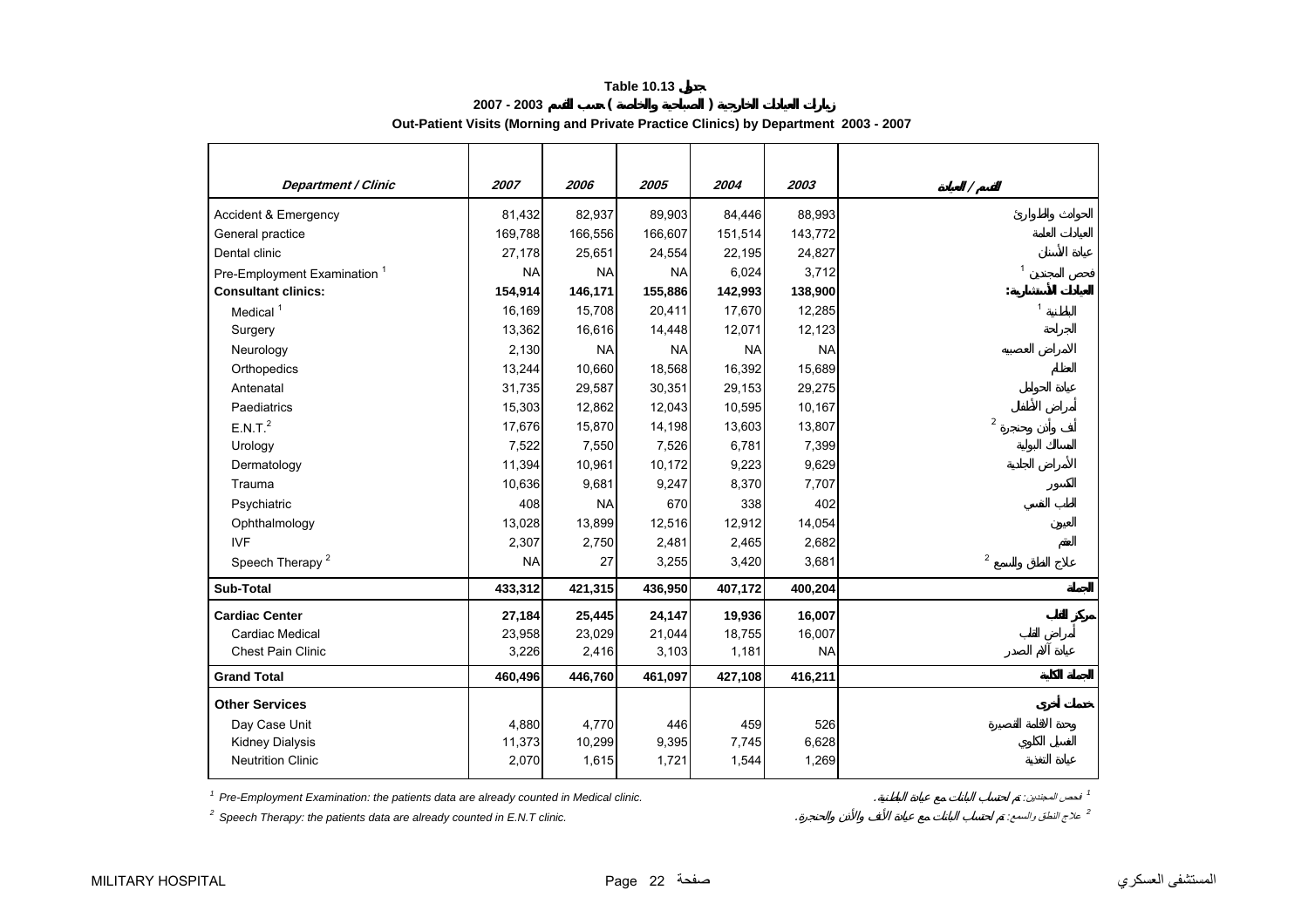### **Figure 10.1 <sup>2007</sup>( ) Out-Patient Visits (Morning and Private Practice Clinics) by Department 2007**

<span id="page-21-0"></span>0.1% 0.5%0.5%0.7%1.6% 2.3%2.5% 2.8%2.9% 2.9% 3.3% 3.5%3.8%5.2%5.9%6.9%17.7%36.9%*0 5 10 15 20 25 30 35 40 45 50*50 *Psychiatric Neurology IVF Chest Pain ClinicUrology TraumaDermatology Ophthalmology Orthopedics Surgery PaediatricsMedical 1Ear, Nose & Throat Cardiac Medical Dental clinic Antenatal Accident & Emergency General practice* Percentage مرجع*:* جدول *10.13 10.13 Table :Reference Department / Clinic*

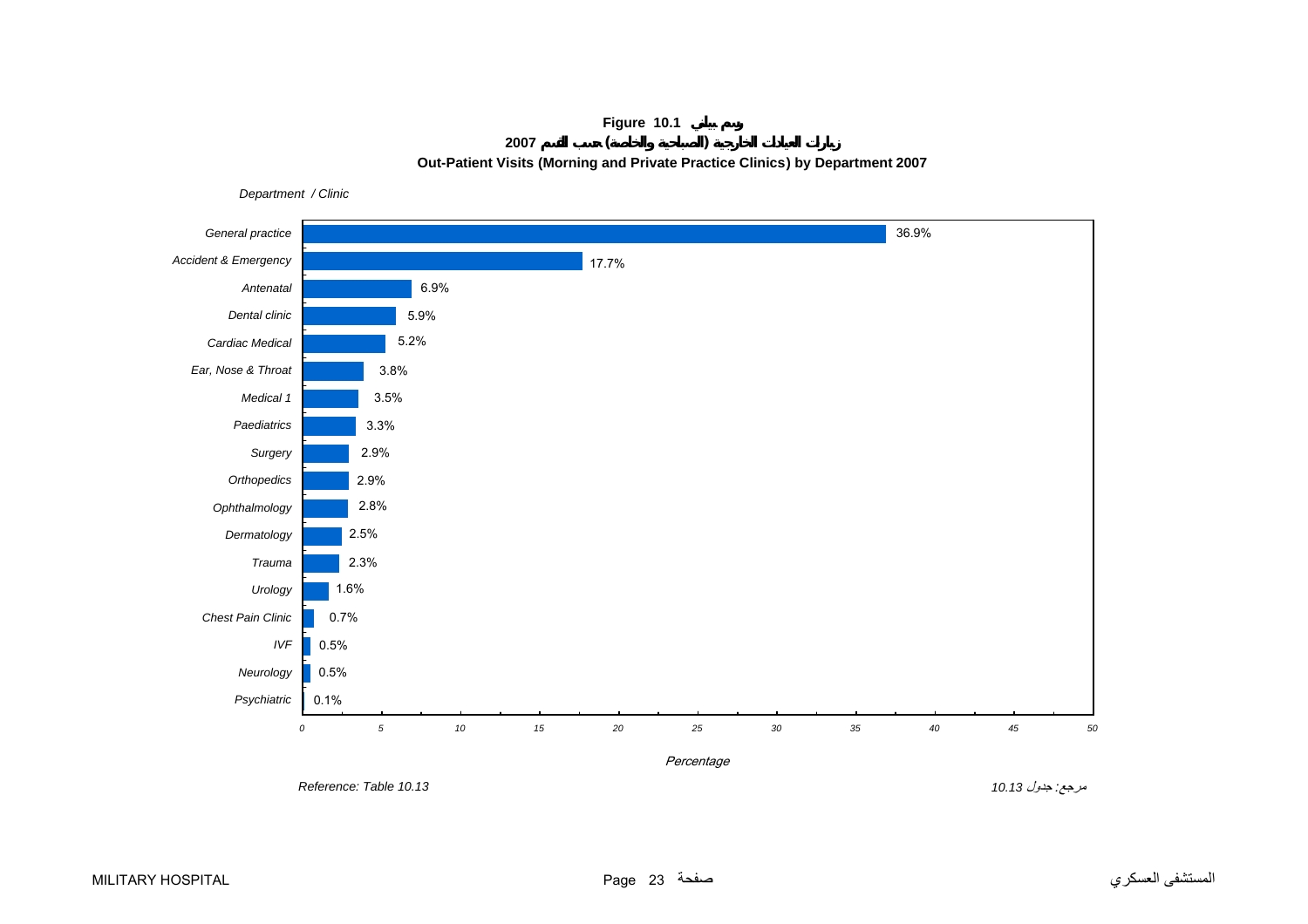### **2007 Medical and Allied Health Manpower by Category, Nationality and Sex 2007**

<span id="page-22-0"></span>

|                                                         | <b>Total</b> |        | الجملة      | Non-Bahraini |        | ا غير بعريني | <b>Bahraini</b> |        | بحريني      |  |
|---------------------------------------------------------|--------------|--------|-------------|--------------|--------|--------------|-----------------|--------|-------------|--|
|                                                         | الجملة       | أنشى   | نكر         | الجملة       | أنشى   | نكر          | الجملة          | أنشى   | نكر         |  |
| Category                                                | <b>Total</b> | Female | <b>Male</b> | <b>Total</b> | Female | Male         | <b>Total</b>    | Female | <b>Male</b> |  |
| Physicians                                              | 229          | 84     | 145         | 102          | 26     | 76           | 127             | 58     | 69          |  |
| Dentists                                                | 12           |        |             |              |        |              |                 |        |             |  |
| Pharmacists & Technicians                               | 35           | 29     | 6           | 15           | 11     |              | 20              | 18     |             |  |
| Nurses*                                                 | 758          | 680    | 78          | 476          | 458    | 18           | 282             | 222    | 60          |  |
| <b>Practical Nurses</b>                                 | 73           | 73     |             |              |        |              | 67              | 67     |             |  |
| Dental Hygienists & Technicians                         |              |        |             |              |        |              |                 |        |             |  |
| Laboratory Technologists & Technicians                  | 68           | 57     | 11          | 11           |        |              | 57              | 48     |             |  |
| Radiographers & Technicians                             | 36           | 25     | 11          | 12           |        |              | 24              | 21     |             |  |
| Physiotherapists, Occupational Therapists & Technicians | 33           | 25     | 8           | 12           | 11     |              | 21              | 14     |             |  |
| Prosthetic, Orthotics Technicians                       |              |        |             |              |        |              |                 |        |             |  |
| Anaesthesia Technician                                  | 14           |        | 14          |              |        |              |                 |        |             |  |
| Audio Visual Technician                                 |              | 2      |             |              |        |              |                 |        |             |  |
| Electro Cardiogram technician                           |              |        |             |              |        |              |                 |        |             |  |
| Cardio Vascular Technician                              |              |        |             |              |        |              |                 |        |             |  |
| Cathlab Technician                                      |              |        |             |              |        |              |                 |        |             |  |
| Dietician                                               |              |        |             |              |        |              |                 |        |             |  |
| Social Worker                                           |              |        |             |              |        |              |                 |        |             |  |
| Speech Therapist                                        |              |        |             |              |        |              |                 |        |             |  |
| Plaster Technician                                      |              |        |             |              |        |              |                 |        |             |  |
| Electro Encephalograph                                  |              | 3      |             |              |        |              |                 |        |             |  |
| Paramedic and Respiratory Specialist                    | 37           | 37     |             |              |        |              | 36              | 36     |             |  |
| Other Health Professions                                |              |        |             |              |        |              |                 |        |             |  |

*\* Nurses excluding practical nurses and other grades below staff nurse .* . : *\**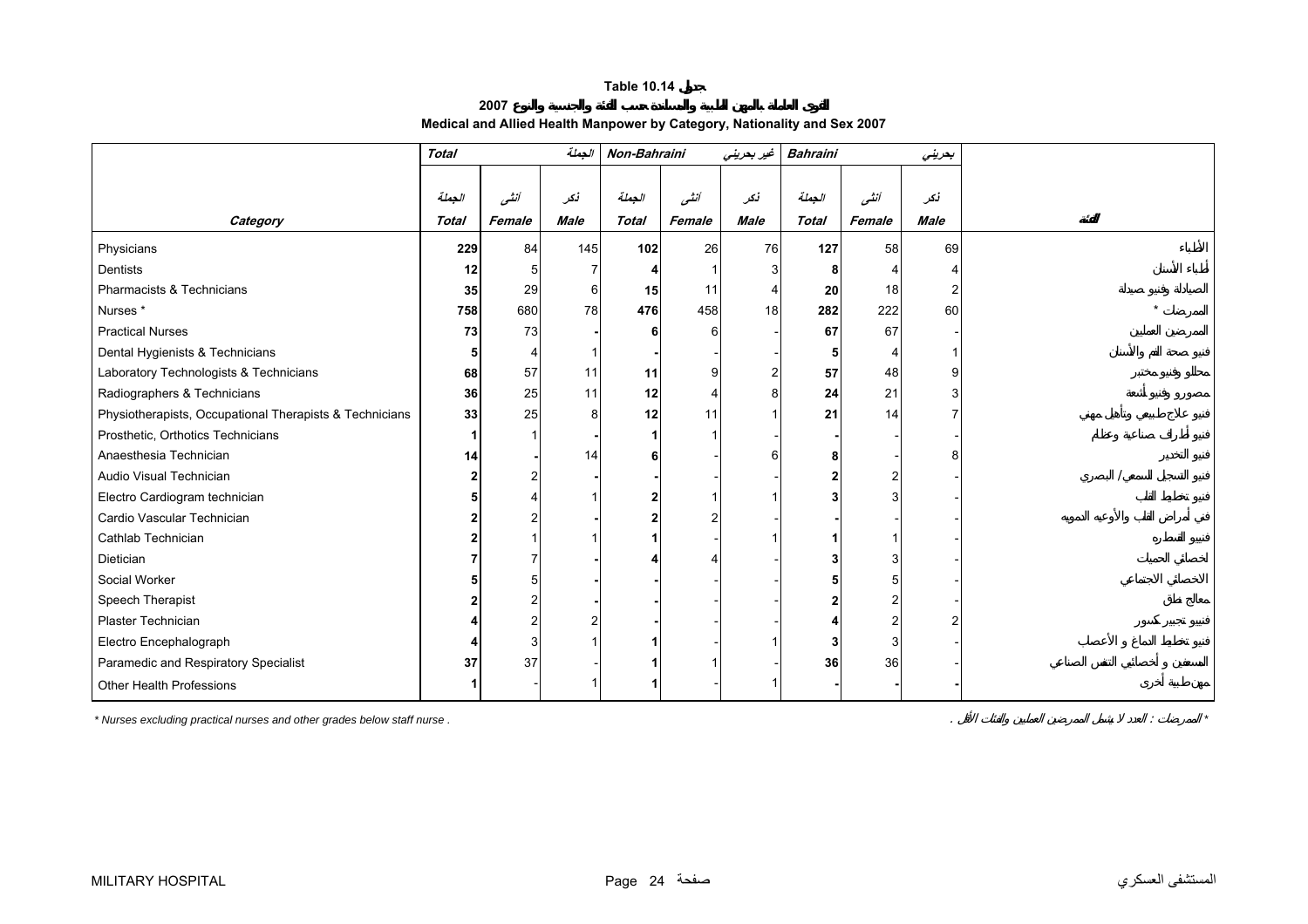**Dental Treatment by Type of Treatment, Nationality and Sex 2007** 

<span id="page-23-0"></span>

|                          | <b>Total</b> |        |             | Non-Bahraini |        |             | <b>Bahraini</b> |        |             |  |  |
|--------------------------|--------------|--------|-------------|--------------|--------|-------------|-----------------|--------|-------------|--|--|
|                          |              |        |             |              |        |             |                 |        |             |  |  |
|                          |              |        |             |              |        |             |                 |        |             |  |  |
| <b>Type of Treatment</b> | Total        | Female | <b>Male</b> | <b>Total</b> | Female | <b>Male</b> | <b>Total</b>    | Female | <b>Male</b> |  |  |
| Extraction               |              |        |             |              |        |             |                 |        |             |  |  |
| <b>Decidious</b>         | 699          | 343    | 356         | 162          | 74     | 88          | 537             | 269    | 268         |  |  |
| Permanent                | 1,508        | 739    | 769         | 349          | 159    | 190         | 1,159           | 580    | 579         |  |  |
| Restoration              |              |        |             |              |        |             |                 |        |             |  |  |
| Amalgam                  | 992          | 486    | 506         | 230          | 104    | 125         | 762             | 382    | 381         |  |  |
| Plastic                  | 1,671        | 819    | 852         | 387          | 176    | 211         | 1,284           | 643    | 641         |  |  |
| Temporary                | 748          | 367    | 381         | 173          | 79     | 94          | 575             | 288    | 287         |  |  |
| Periodontal disease      | 580          | 284    | 296         | 134          | 61     | 73          | 446             | 223    | 223         |  |  |
| Scaling & polishing      | 3,766        | 1,845  | 1,921       | 872          | 396    | 475         | 2,894           | 1,449  | 1,445       |  |  |
| Root canal treatment     | 640          | 314    | 326         | 148          | 67     | 81          | 492             | 246    | 246         |  |  |
| Treatment                | 4,806        | 2,355  | 2,451       | 1,112        | 506    | 607         | 3,694           | 1,849  | 1,844       |  |  |
| Surgical treatment       | 451          | 221    | 230         | 104          | 47     | 57          | 347             | 174    | 173         |  |  |
| Orthodontics             | 3,449        | 1,690  | 1,759       | 798          | 363    | 435         | 2,651           | 1,327  | 1,323       |  |  |
| Prosthesis               | 2,667        | 1,307  | 1,360       | 617          | 281    | 337         | 2,050           | 1,026  | 1,023       |  |  |
| Others                   | 5,201        | 2,532  | 2,669       | 1,196        | 544    | 652         | 4,005           | 1,988  | 2,017       |  |  |
| <b>Total</b>             | 27,178       | 13,301 | 13,877      | 6,283        | 2,856  | 3,427       | 20,895          | 10,445 | 10,450      |  |  |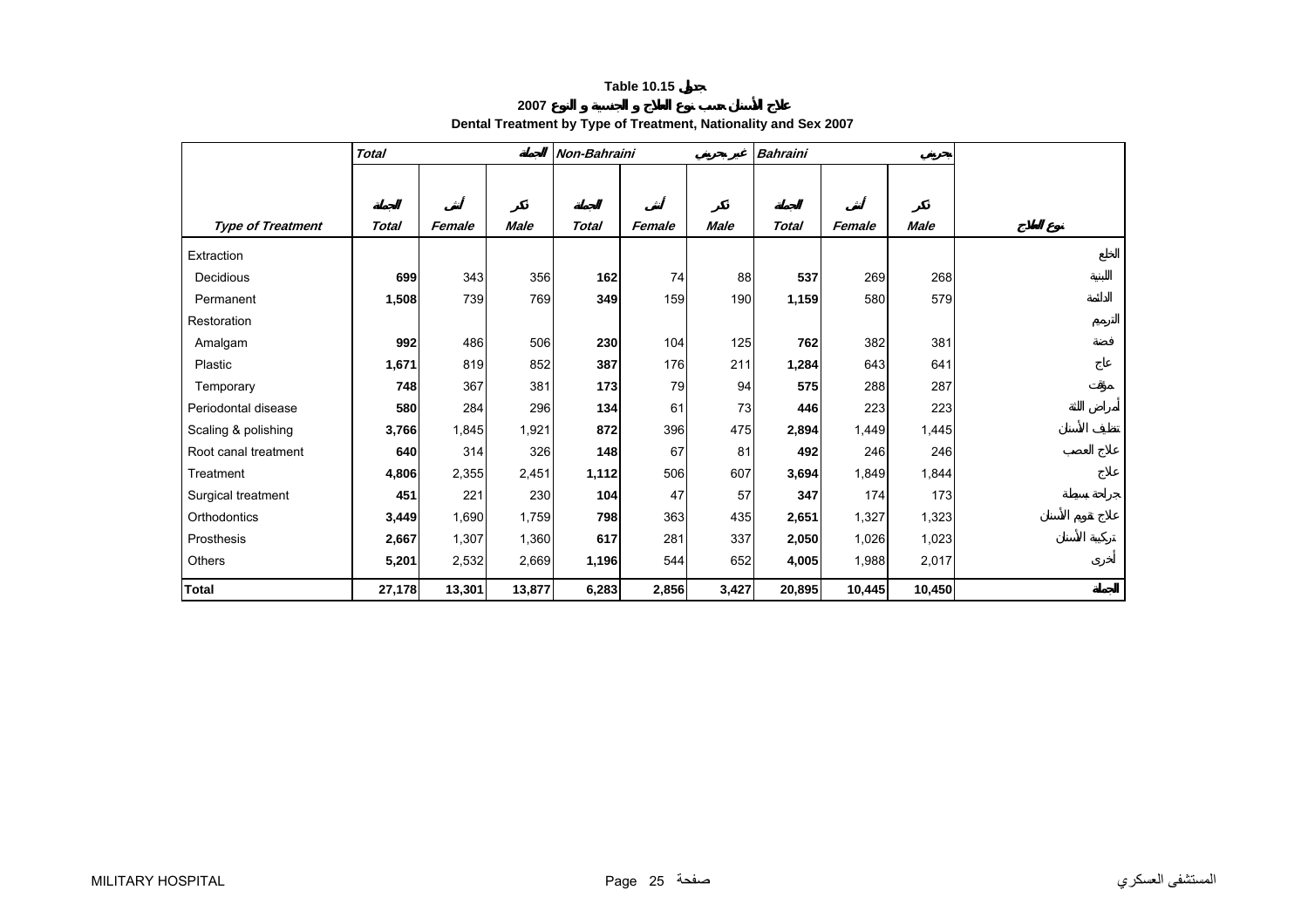**2007**

<span id="page-24-0"></span>

|                               | <b>Total</b> |        |             | Non-Bahraini |                |             | <b>Bahraini</b> |                |             |   |
|-------------------------------|--------------|--------|-------------|--------------|----------------|-------------|-----------------|----------------|-------------|---|
|                               |              |        |             |              |                |             |                 |                |             |   |
|                               |              |        |             |              |                |             |                 |                |             |   |
| <b>Department / Procedure</b> | <b>Total</b> | Female | <b>Male</b> | <b>Total</b> | Female         | <b>Male</b> | <b>Total</b>    | Female         | <b>Male</b> | Ϊ |
| Surgery                       | 1,655        | 669    | 986         | 557          | 185            | 372         | 1,098           | 484            | 614         |   |
| Urology                       | 1,488        | 235    | 1,253       | 479          | 53             | 426         | 1,009           | 182            | 827         |   |
| Neurology                     | 117          | 45     | 72          | 34           | 5              | 29          | 83              | 40             | 43          |   |
| Ophthalmology                 | 330          | 154    | 176         | 51           | 22             | 29          | 279             | 132            | 147         |   |
| Orthopedics                   | 1,221        | 333    | 888         | 415          | 85             | 330         | 806             | 248            | 558         |   |
| E.N.T.                        | 1,194        | 492    | 702         | 256          | 107            | 149         | 938             | 385            | 553         |   |
| Obstetrics/Gynecology         | 2,092        | 2,092  |             | 713          | 713            |             | 1,379           | 1,379          |             |   |
| Dental                        | 368          | 195    | 173         | 62           | 29             | 33          | 306             | 166            | 140         |   |
| E.S.W.L.                      | 116          | 19     | 97          | 37           | 4              | 33          | 79              | 15             | 64          |   |
| LASIK                         | 299          | 139    | 160         | 47           | 20             | 27          | 252             | 119            | 133         |   |
| <b>Cardiac Operations</b>     | 412          | 126    | 286         | 95           | 28             | 67          | 317             | 98             | 219         |   |
| Cardiac Catheterization       | 1,525        | 466    | 1,059       | 291          | 51             | 240         | 1,234           | 415            | 819         |   |
| Amaliyath Laser (E.N.T.)      | 225          | 93     | 132         | 48           | 20             | 28          | 177             | 73             | 104         |   |
| Day Case Unit                 |              |        |             |              |                |             |                 |                |             |   |
| General                       | 1,512        | 611    | 901         | 509          | 169            | 340         | 1,003           | 442            | 561         |   |
| <b>Endoscopies</b>            |              |        |             |              |                |             |                 |                |             |   |
| Gastroscopy                   | 1,119        | 452    | 667         | 377          | 125            | 252         | 742             | 327            | 415         |   |
| L. Colnoscopy                 | 137          | 55     | 82          | 46           | 15             | 31          | 91              | 40             | 51          |   |
| F. Colnoscopy                 | 271          | 109    | 162         | 91           | 30             | 61          | 180             | 79             | 101         |   |
| <b>ERCP</b>                   | 24           | 10     | 14          | 8            | 3              | 5           | 16              | $\overline{7}$ |             |   |
| Bronchoscopy                  | 18           | 7      | 11          | 6            | $\overline{c}$ |             | 12              | 5 <sup>1</sup> |             |   |
| <b>Total</b>                  | 14,123       | 6,302  | 7,821       | 4,122        | 1,666          | 2,456       | 10,001          | 4,636          | 5,365       |   |

### **Surgical and Endoscopies Procedures by Department / Procedure, Nationality and Sex 2007**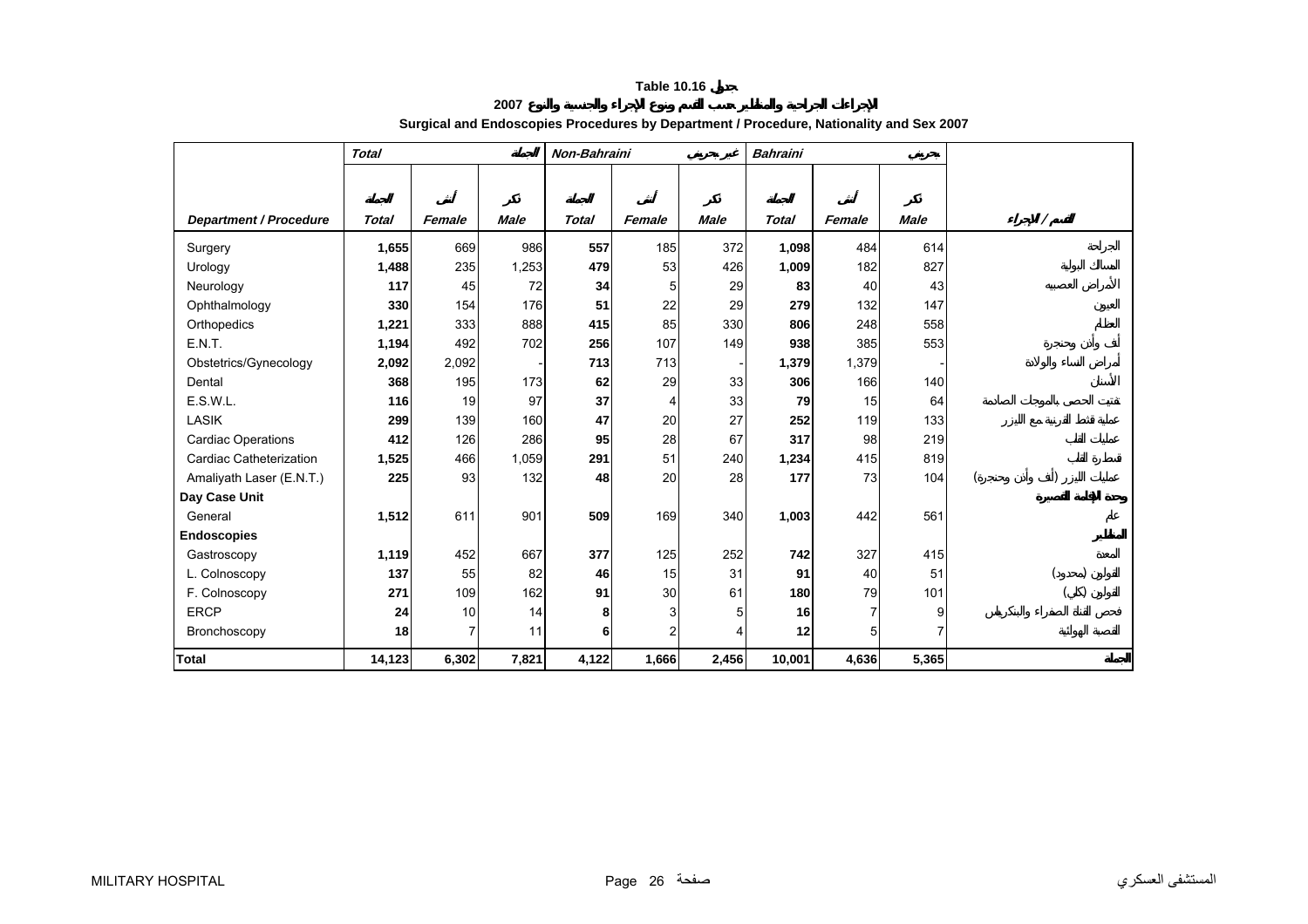**2007**

### **Laboratory Tests by Type of Test, Nationality and Sex 2007**

<span id="page-25-0"></span>

|                     | <b>Total</b> |           |           | Non-Bahraini |         |             | <b>Bahraini</b> |           |         |  |
|---------------------|--------------|-----------|-----------|--------------|---------|-------------|-----------------|-----------|---------|--|
|                     |              |           |           |              |         |             |                 |           |         |  |
|                     |              |           |           |              |         |             |                 |           |         |  |
| <b>Type of Test</b> | Total        | Female    | Male      | Total        | Female  | <b>Male</b> | Total           | Female    | Male    |  |
| Histology           | 7,349        | 5,504     | 1,845     | 2,346        | 1,735   | 611         | 5,003           | 3,769     | 1,234   |  |
| Cytology            | 3,196        | 3,037     | 159       | 1,048        | 999     | 49          | 2,148           | 2,038     | 110     |  |
| Microbiology        | 61,936       | 33,204    | 28,732    | 22,625       | 10,769  | 11,856      | 39,311          | 22,435    | 16,876  |  |
| Haematology         | 1,508,817    | 914,139   | 594,678   | 281,760      | 265,549 | 16,211      | 1,227,057       | 648,590   | 578,467 |  |
| <b>Blood Bank</b>   | 4,696        | 106       | 4,590     | 1,455        | 40      | 1,415       | 3,241           | 66        | 3,175   |  |
| Biochemistry        | 904,442      | 432,539   | 471,903   | 192,573      | 85,315  | 107,258     | 711,869         | 347,224   | 364,645 |  |
| Hormones            | 105,210      | 30,895    | 74,315    | 77,351       | 22,274  | 55,077      | 27,859          | 8,621     | 19,238  |  |
| Drug                | 3,608        | 972       | 2,636     | 1,062        | 801     | 261         | 2,546           | 171       | 2,375   |  |
| Coagulation         | 1,941        | 728       | 1,213     | 644          | 504     | 140         | 1,297           | 224       | 1,073   |  |
| Serology            | 38,898       | 13,196    | 25,702    | 21,518       | 5,307   | 16,211      | 17,380          | 7,889     | 9,491   |  |
| <b>Total</b>        | 2,640,093    | 1,434,320 | 1,205,773 | 602,382      | 393,293 | 209,089     | 2,037,711       | 1,041,027 | 996,684 |  |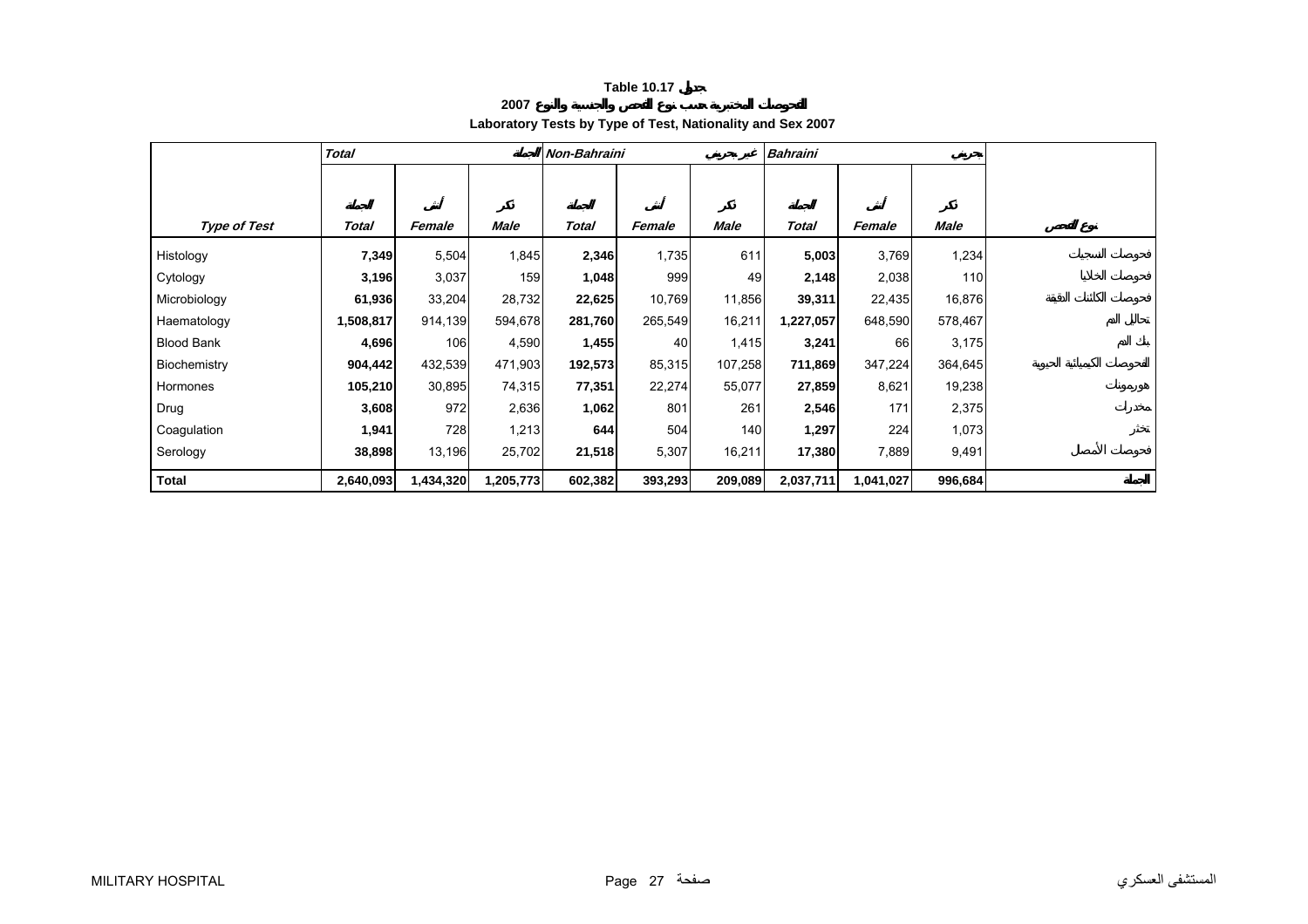#### **2007**

### **Radiology Procedures by Type of Procedure, Nationality and Sex 2007**

<span id="page-26-0"></span>

|                                            | <b>Total</b> |        |        | Non-Bahraini |        |             | <b>Bahraini</b> |        |             |  |  |  |
|--------------------------------------------|--------------|--------|--------|--------------|--------|-------------|-----------------|--------|-------------|--|--|--|
|                                            |              |        |        |              |        |             |                 |        |             |  |  |  |
|                                            |              |        |        |              |        |             |                 |        |             |  |  |  |
| <b>Type of Procedure</b>                   | <b>Total</b> | Female | Male   | <b>Total</b> | Female | <b>Male</b> | <b>Total</b>    | Female | <b>Male</b> |  |  |  |
| Skull, Mastoids, I.A.M. facial bones       | 3,182        | 1,189  | 1,993  | 794          | 277    | 517         | 2,388           | 912    | 1,476       |  |  |  |
| and Mandible joints                        |              |        |        |              |        |             |                 |        |             |  |  |  |
| Cervical spine and thoracic spine          | 7,182        | 2,914  | 4,268  | 1,639        | 573    | 1,066       | 5,543           | 2,341  | 3,202       |  |  |  |
| Long bones & short bones                   | 12,826       | 3,559  | 9,267  | 3,252        | 825    | 2,427       | 9,574           | 2,734  | 6,840       |  |  |  |
| Shoulder, elbow, wrist, knee, ankle & hip  | 12,835       | 4,345  | 8,490  | 2,996        | 839    | 2,157       | 9,839           | 3,506  | 6,333       |  |  |  |
| Chest (including ribs, sternum & scapulae) | 26,543       | 8,768  | 17,775 | 8,300        | 2,123  | 6,177       | 18,243          | 6,645  | 11,598      |  |  |  |
| Abdomen (including pelvis)                 | 7,999        | 2,638  | 5,361  | 2,132        | 601    | 1,531       | 5,867           | 2,037  | 3,830       |  |  |  |
| Special procedures                         | 2,556        | 1,205  | 1,351  | 771          | 335    | 436         | 1,785           | 870    | 915         |  |  |  |
| C.T. scan                                  | 5,298        | 2,192  | 3,106  | 1,430        | 475    | 955         | 3,868           | 1,717  | 2,151       |  |  |  |
| Ultra sound                                | 13,000       | 7,339  | 5,661  | 3,398        | 1,870  | 1,528       | 9,602           | 5,469  | 4,133       |  |  |  |
| Mammography                                | 581          | 581    |        | 179          | 179    |             | 402             | 402    |             |  |  |  |
| Nuclear medicine                           | 40           | 26     | 14     |              | 5      |             | 33              | 21     | 12          |  |  |  |
| Magnetic Resonace Imaging                  | 3,370        | 1,403  | 1,967  | 796          | 290    | 506         | 2,574           | 1,113  | 1,461       |  |  |  |
| <b>Total</b>                               | 95,412       | 36,159 | 59,253 | 25,694       | 8,392  | 17,302      | 69,718          | 27,767 | 41,951      |  |  |  |